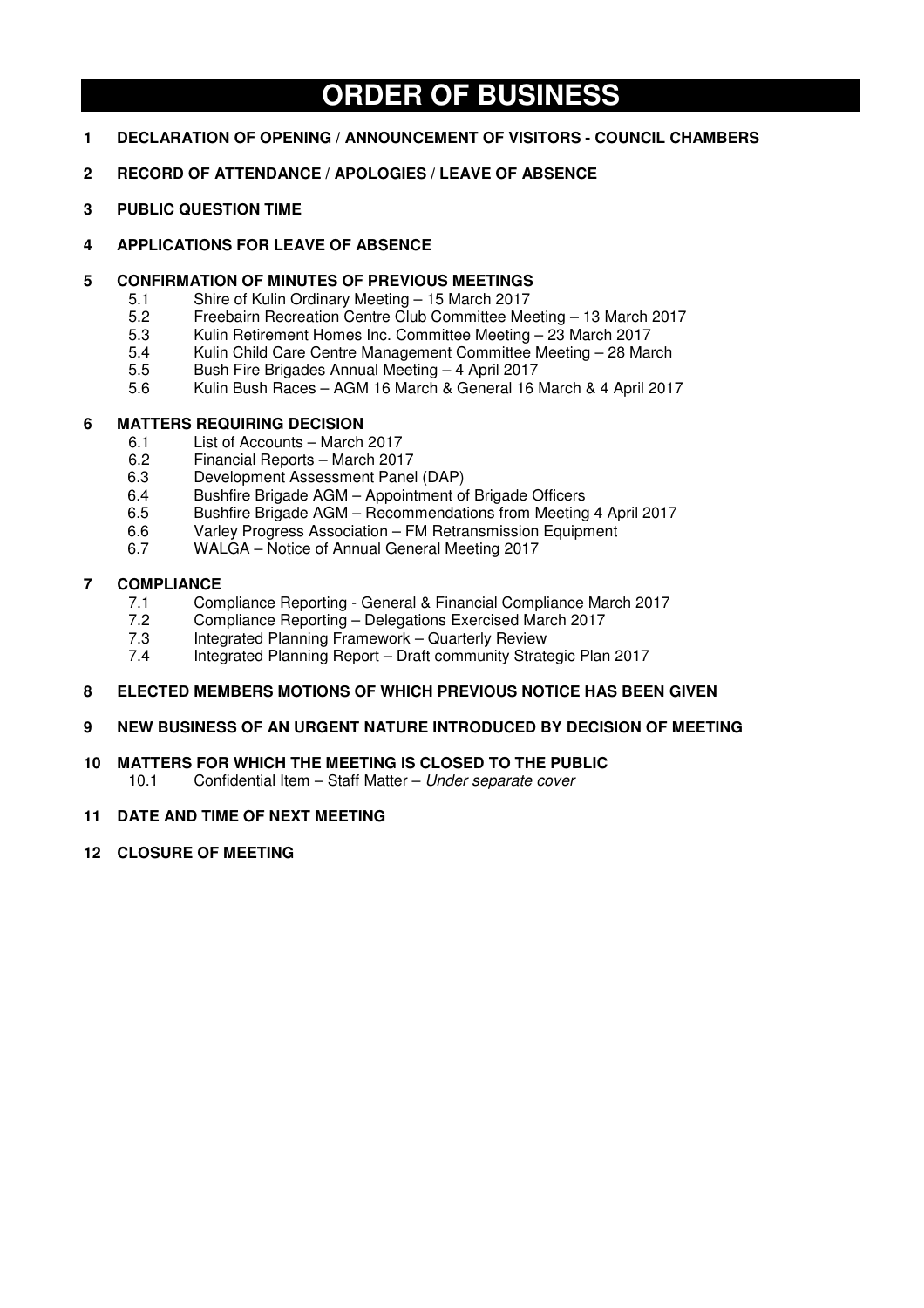## **Minutes of an Ordinary Meeting of Council held in the Council Chambers on Wednesday 19 April 2017 commencing at 4.18pm**

## **1. DECLARATION OF OPENING / ANNOUNCEMENT OF VISITORS**

## **2. RECORD OF ATTENDANCE/APOLOGIES/LEAVE OF ABSENCE**

| Attendance          |                                      |              |
|---------------------|--------------------------------------|--------------|
| <b>BD</b> West      | President                            | West Ward    |
| <b>RD Duckworth</b> | Deputy President                     | West Ward    |
| <b>HT</b> McInnes   | Councillor                           | Town Ward    |
| G Robins            | Councillor                           | Town Ward    |
| R Bowey             | Councillor                           | Town Ward    |
| <b>BP</b> Taylor    | Councillor                           | Central Ward |
| R O'Brien           | Councillor                           | Central Ward |
| L Varone            | Councillor                           | East Ward    |
| N Mason             | <b>Chief Executive Officer</b>       |              |
| C Vandenberg        | Deputy CEO                           |              |
| N Thompson          | ESO/Minutes                          |              |
| T Scadding          | <b>Community Development Officer</b> |              |
| Apologies           |                                      |              |

MJ Ledwith **Councillor** Councillor West Ward

#### **3. PUBLIC QUESTION TIME**  Nil

#### **4. APPLICATIONS FOR LEAVE OF ABSENCE**  Nil

## **5. CONFIRMATION OF MINUTES OF PREVIOUS MEETINGS**

L Hobson Manager of Works

Shire of Kulin Ordinary Meeting – 15 March 2017

**01/0417** 

**Moved Cr Robins Seconded Cr Bowey that the minutes of the Ordinary Council Meeting held on 15 March 2017 be confirmed as a true and correct record.** 

 **Carried 8/0** 

Freebairn Recreation Centre Club Committee Meeting - 13 March 2017

**02/0417** 

**Moved Cr O'Brien Seconded Cr Robins that the minutes of the Freebairn Recreation Centre Club Committee Meeting held on 13 March 2017 be confirmed as a true and correct record.** 

 **Carried 8/0** 

Kulin Retirement Homes Inc. Committee Meeting – 23 March 2017

**03/0417** 

**Moved Cr Bowey Seconded Cr Varone that the minutes of the Kulin Retirement Homes Inc. Committee Meeting held on 23 March 2017 be confirmed as a true and correct record.** 

 **Carried 8/0** 

Kulin Bush Fire Brigades Annual Meeting – 4 April 2017

**04/0417** 

**Moved Cr Taylor Seconded Cr O'Brien that the minutes of the Kulin Bush Fire Brigades Annual Meeting held on 4 April 2017 be confirmed as a true and correct record.** 

 **Carried 8/0**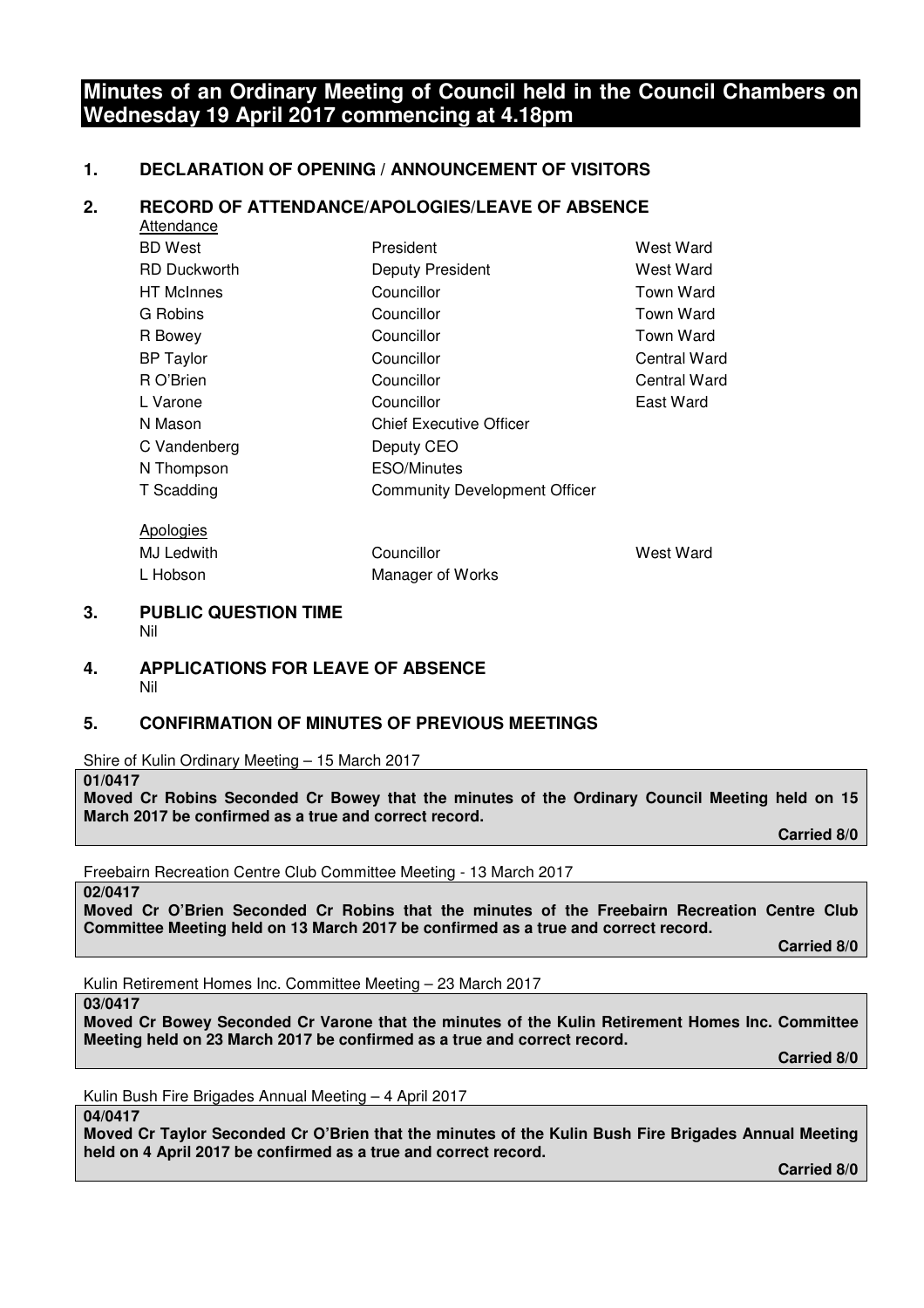**05/0417** 

**Moved Cr Robins Seconded Cr Taylor that the minutes of the Kulin Bush Races AGM held 16 March 2017 and General Meetings held 16 March 2017 & 4 April 2017 be confirmed as a true and correct record.**

 **Carried 8/0** 

# **6 MATTERS REQUIRING COUNCIL DECISION**

## **6.1 List of Accounts – March 2017**

**RESPONSIBLE OFFICER:** DCEO **FILE REFERENCE:** 12.06<br>**AUTHOR:** DCEO **AUTHOR: STRATEGIC REFERENCE/S: DISCLOSURE OF INTEREST:** Nil

## **SUMMARY:**

Attached is the list of accounts paid during the month of March 2017 for Council's consideration.

**BACKGROUND & COMMENT:**  Nil **FINANCIAL IMPLICATIONS:**  Nil **STATUTORY AND PLANNING IMPLICATIONS:**  Nil **POLICY IMPLICATIONS:**  Nil **COMMUNITY CONSULTATION:**  Nil **WORKFORCE IMPLICATIONS:**  Nil

## **OFFICER'S RECOMMENDATION:**

That March payments being cheque No's 228 – 229 (Trip Fund) 353 - 356 (Trust Fund) 1983 - 1986 (Bush Races), 36761 – 36777 (Municipal), EFT No's 12412 - 12531, DD6074.1 – DD6096.10 (Municipal), credit card payments, creditor payments, and other vouchers from the Municipal Fund totalling \$742,089.06 be passed for payment.

## **VOTING REQUIREMENTS:**

Simple majority required.

## **06/0417**

**Moved Cr Duckworth Seconded Cr Robins that March payments being cheque No's 228 – 229 (Trip Fund) 353 - 356 (Trust Fund) 1983 - 1986 (Bush Races), 36761 – 36777 (Municipal), EFT No's 12412 - 12531, DD6074.1 – DD6096.10 (Municipal), credit card payments, creditor payments, and other vouchers from the Municipal Fund totalling \$742,089.06 be passed for payment.** 

 **Carried 8/0** 

## **6.2 Financial Reports – March 2017**

**RESPONSIBLE OFFICER:** DCEO **FILE REFERENCE:** 12.01 **AUTHOR:** DCEO **STRATEGIC REFERENCE/S: DISCLOSURE OF INTEREST:** Nil

**SUMMARY:** 

Attached is the financial report for the period ending 31 March 2017.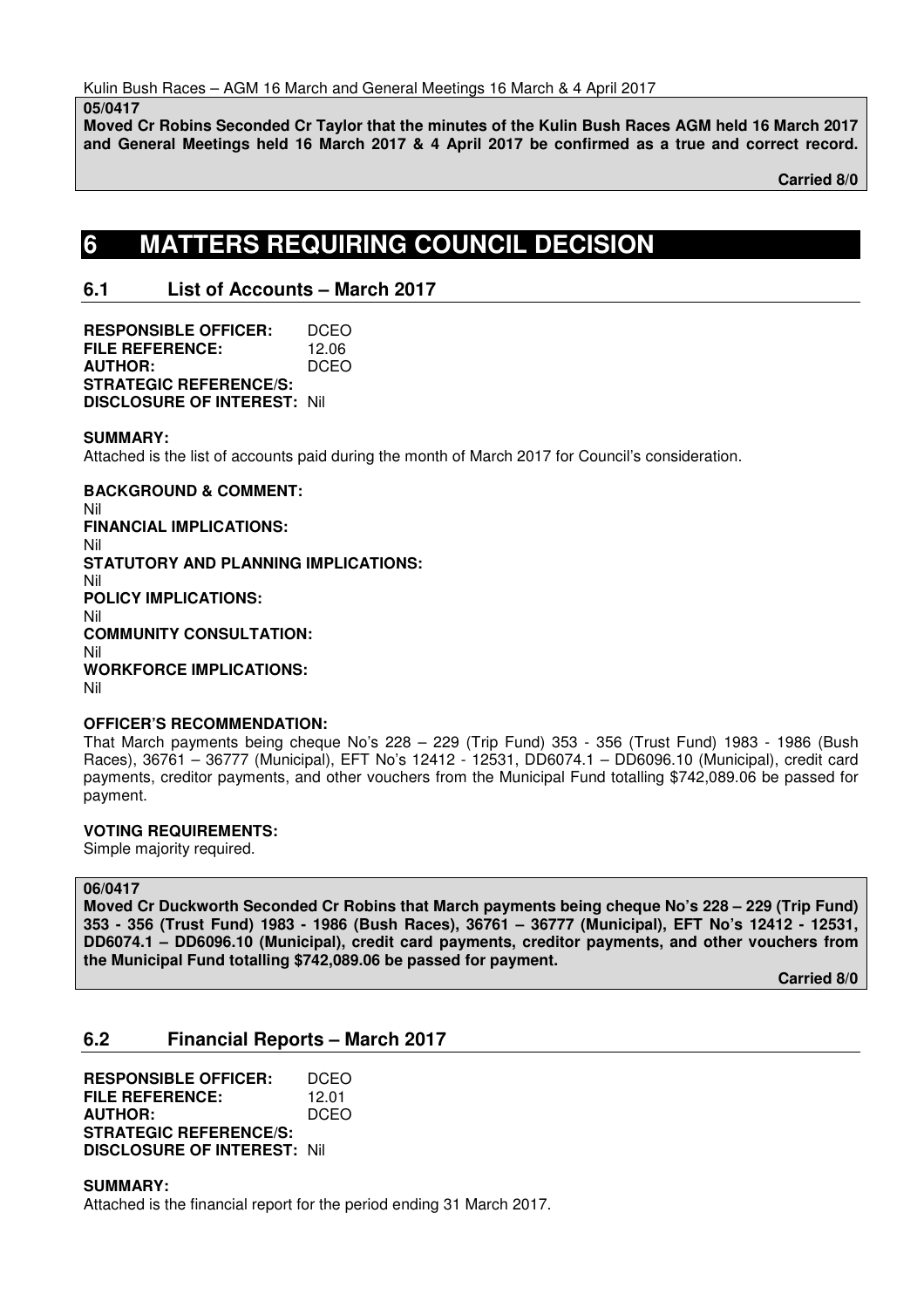## **BACKGROUND & COMMENT:**  Nil **FINANCIAL IMPLICATIONS:**

Nil

#### **STATUTORY AND PLANNING IMPLICATIONS:**

Regulation 34 of the Local Government (Financial Management) Regulations 1996 requires local governments to prepare each month a statement of financial activity reporting on the revenue and expenditure of funds for the month in question.

**POLICY IMPLICATIONS:**  Nil **COMMUNITY CONSULTATION:**  Nil **WORKFORCE IMPLICATIONS:**  Nil

#### **OFFICER'S RECOMMENDATION:**

That Council endorse the monthly financial statement for the periods ending 31 March 2017.

#### **VOTING REQUIREMENTS:**

Simple majority required.

#### **07/0417**

**Moved Cr McInnes Seconded Cr O'Brien that Council endorse the monthly financial statement for the period ending 31 March 2017.** 

 **Carried 8/0** 

## **6.3 Development Assessment Panels (DAP)**

| <b>NAME OF APPLICANT:</b>          | State Government Department of Planning |
|------------------------------------|-----------------------------------------|
| <b>RESPONSIBLE OFFICER:</b>        | CEO.                                    |
| <b>FILE REFERENCE:</b>             | 18.05                                   |
| <b>AUTHOR:</b>                     | CEO.                                    |
| <b>DISCLOSURE OF INTEREST: Nil</b> |                                         |

### **SUMMARY:**

Development Assessment Panels came into operation in 2011 to determine development applications for each Shire that meet a certain threshold value (can be determined by applicant). Each DAP comprises 5 members, 3 specialist members, one of which is the presiding member, and 2 local government members. The appointments of all DAP members expire on 26 April 2017 and Council has been requested to supply names by the 10 April 2017.

The Dept. of Planning had requested in March that names be presented for the DAP panels by the 28 April 2017, but this was moved forward between meetings, therefore the CEO had to make recommendations (Councillors West/Duckworth) that now require agreement and ratification.

#### **BACKGROUND & COMMENT:**

Previously Councillors Sullivan and West were the nominated representatives to serve on the DAP, with Cr Duckworth as an "Alternate Member". Following Cr Sullivan's resignation in December 2015, a replacement member or additional alternate member was not appointed.

Note: each Local Government DAP can have alternate local government members to act should one of the local government members be unavailable at any particular time; but all members must be trained before undertaking any DAP activities or hearings.

Members whose terms had expired were eligible for re-consideration and as Crs. West and Duckworth had both undertaken training as required they became the automatic re-nominations when the available time to select representatives was reduced.

Due to this deadline falling prior to the April Council meeting, staff have submitted Cr West and Cr Duckworth as the Shire of Kulin's representatives on the DAP. No alternatives were nominated which is acceptable – and considering that the Kulin DAP has had no work in the past 5 years, was not a high priority.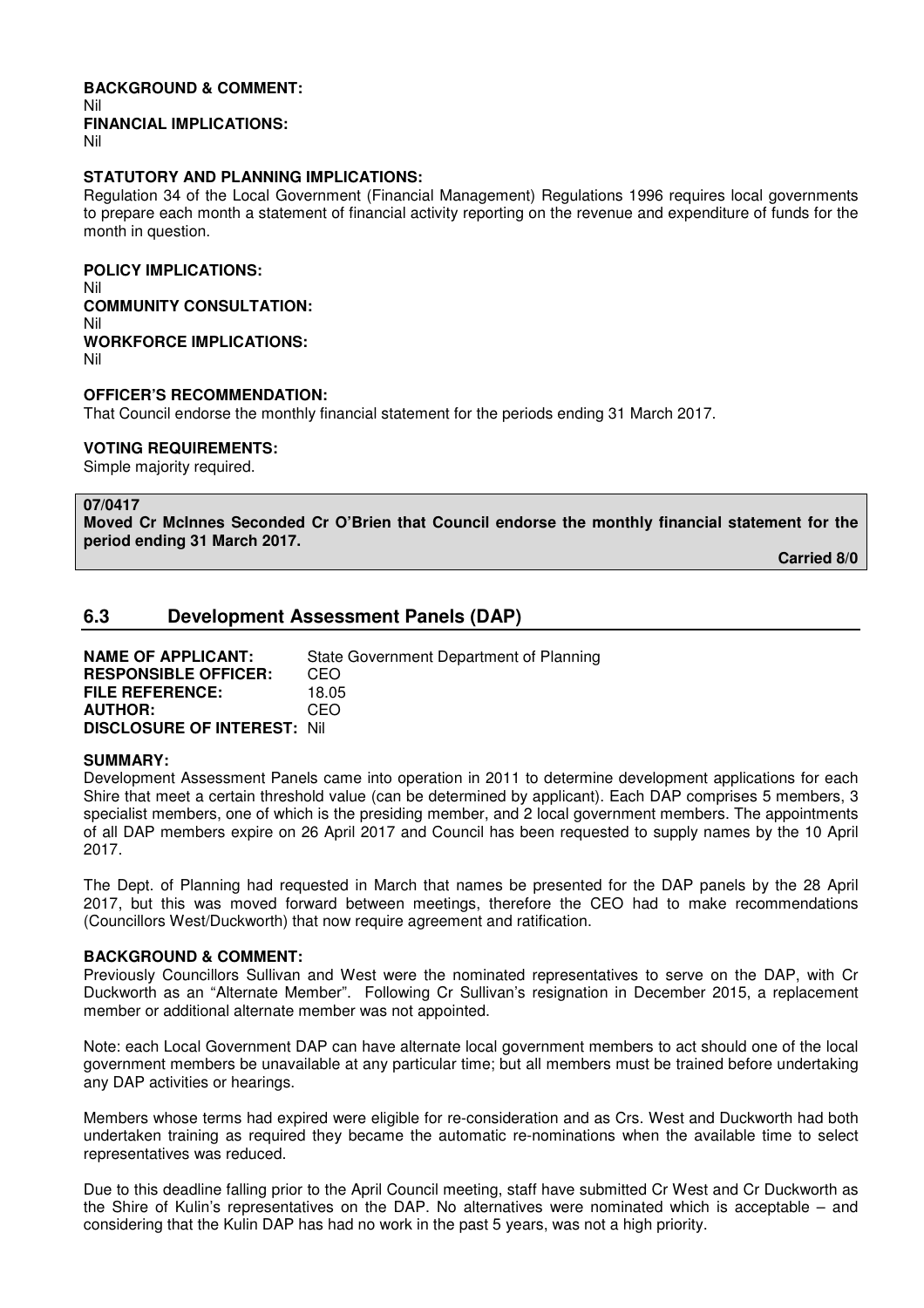The appointments are for a three-year term to expire on 26 April 2020. Please see attachment for additional information.

### **FINANCIAL IMPLICATIONS:**

Nil **STATUTORY AND TOWN PLANNING IMPLICATIONS**  Nil **POLICY IMPLICATIONS:** Nil **COMMUNITY CONSULTATION:** Nil **WORKFORCE IMPLICATIONS:** Nil

## **RECOMMENDATION:**

That Council endorse the action of staff in nominating Cr West and Cr Duckworth to serve on the DAP for a three-year term expiring 26 April 2020:

#### **VOTING REQUIREMENTS:**

Simple majority required.

#### **08/0417**

**Moved Cr Bowey Seconded Cr Robins that Council endorse the action of staff in nominating Cr West and Cr Duckworth to serve on the DAP for a three-year term expiring 26 April 2020.** 

 **Carried 8/0** 

## **6.4 Bushfire Brigades AGM – Appointment of Brigade Officers**

**RESPONSIBLE OFFICER:** CEO **FILE REFERENCE:** 09.02 Bushfire Administration **AUTHOR:** CEO **STRATEGIC REFERENCE/S:** 4.8 Human Resource Excellence **DISCLOSURE OF INTEREST:** Nil

#### **SUMMARY:**

The following appointments were proposed at the Bush Fire Brigade Annual Meeting held in Pingaring on 4 April 2017. These positions are for the 2017/18 bushfire season.

Appointment of Chief Bush Fire Control Officer (CBFCO) - Garry Strother

Appointment of Deputy Chief Bush Fire Control Officer (DCBFCO) - Rod Diery

Fire Weather Officer (FWO) - Noel Mason

Deputy FWO

- Rod Diery

Authorised Harvest Ban Officers

- Noel Mason
- Judd Hobson
- CBFCO
- DCBFCO

Fire Control Officers

Kulin Town 1. R Diery 2. Craig McInnes 3. J Hobson (from July)

Kulin West **1. D Bradford 2. D Lewis 3. B Sloggett 4. G Noble** 

Jitarning 1. J Spark 2. J Waters 3. G Schorer

Dudinin 1. A Dearlove 2. Darren Kirby 3.Clinton Mullan

Walyurin 1. A Tyson 2. Derek Young (following completion of FCO course)

Kulin East **1. J Bowey 2. Michael Wilson**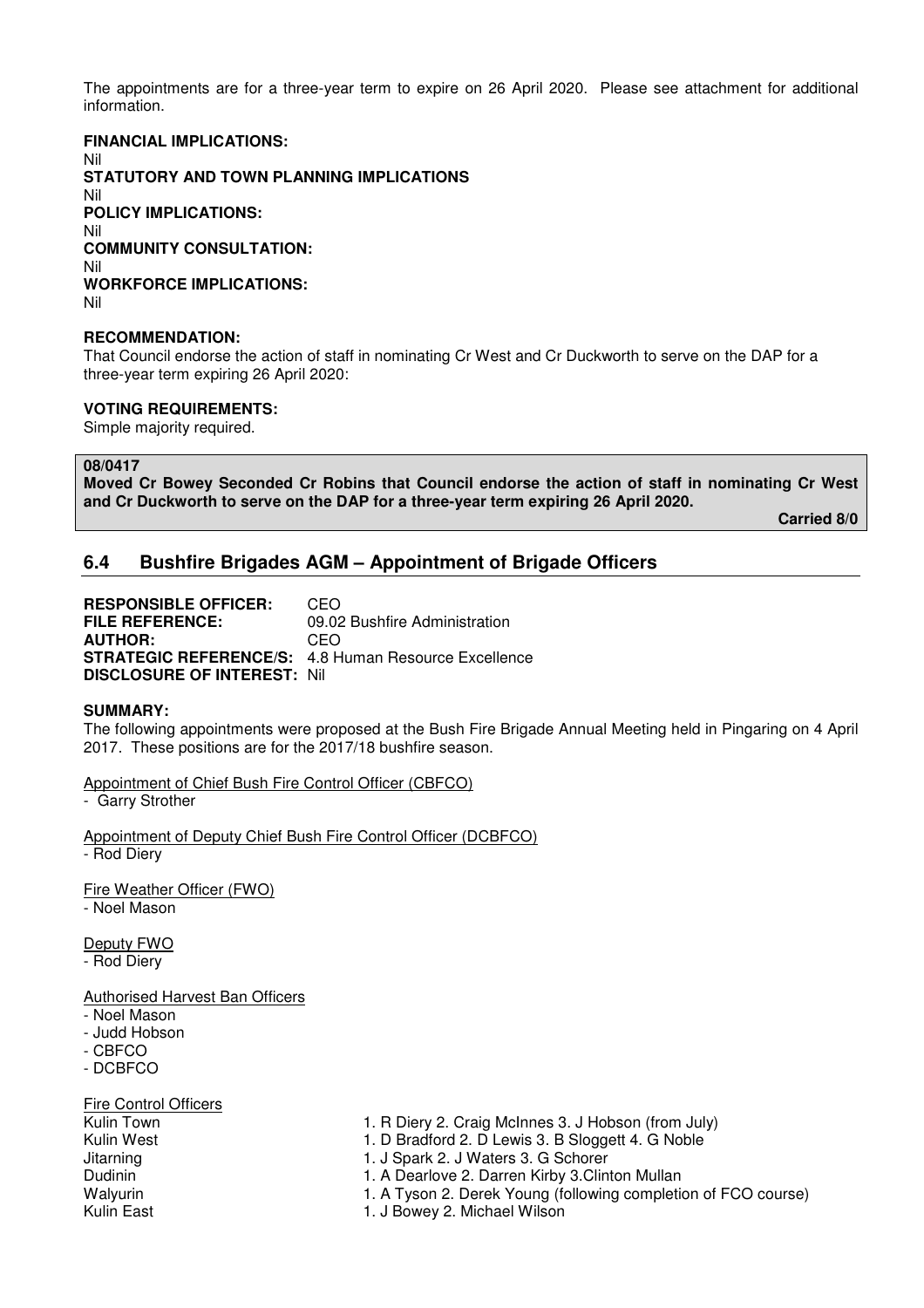# **Brigade Contacts**<br>Kulin Town

- Kulin Town<br>Kulin West **Authority Confluence Authority Confluence** Authority Pon Bradf Jitarning **- John Spark**<br>Dudinin - John Spark<br>- Anthony De Dudinin **- Anthony Dearlove**<br>
Walvurin - Adrian Tyson<br>
- Adrian Tyson Walyurin **Mathem Controller Control** Muslim Tyson<br>Kulin East **Adrian Control Muslim Control** - John Bowey Kulin East **- Access 19 You Amendment Contract Contract Contract Contract Contract Contract Contract Contract Contract Contract Contract Contract Contract Contract Contract Contract Contract Contract Contract Contract Cont** Jilakin - Geoff Hodgson - Geoff Hodgson<br>Pingaring - George - Grupo - Bruce Jensen Pingaring<br>
Little Italy<br>
Little Italy<br>
Little Italy<br>
Carlo Varone Little Italy - Carlo Varone
- Jilakin 1. P. Riseborough 2. G. Hodgson
- Pingaring 1. B Jensen 2. E Wyatt 3. Michael Lane<br>Little Italy 1. C Varone 2. B Di Russo
- Little Italy **1. C Varone 2. B Di Russo**<br>
Holt Rock **1. G Strother 2. B Hyde** 
	- 1. G Strother 2. B Hyde
	-
	- Don Bradford
	-
	-
	-
	-
	-
	-
	-
	- Gary Strother

#### Dual Fire Control Officer Appointments

| D Bradford        | - Kondinin, Corrigin   |
|-------------------|------------------------|
| J Spark           | - Wickepin             |
| A Dearlove        | - Wickepin, Dumbleyung |
| J Bowey           | - Kondinin             |
| P Riseborough     | - Kondinin, Lake Grace |
| E Wyatt           | - Kondinin, Lake Grace |
| CG Varone         | - Kondinin, Lake Grace |
| <b>G</b> Strother | - Kondinin, Lake Grace |
|                   |                        |

| Wickepin   | - Wes Astbury & David Stacey                      |
|------------|---------------------------------------------------|
| Corrigin   | - Greg Doyle & Bryce Nicholls                     |
| Kondinin   | - Neil Whyte, Trevor Hinck & Landon Bristow-Baohm |
| Dumbleyung | - Gordon Davidson & Mark Pearce                   |
| Lake Grace | - Evan Wyatt & Doug Dunham                        |

#### **BACKGROUND & COMMENT:**

There are only minor changes to the previous year appointments. Craig McInnes and Judd Hobson now included in Town Brigade as Fire Control Officers. Derek Young has been appointed as a Fire Control Officer for the Walyurin Brigade (training required).

Judd Hobson also appointed as an Authorised Harvest Ban Officer.

#### **FINANCIAL IMPLICATIONS:**

Nil

**STATUTORY AND PLANNING IMPLICATIONS:** 

Nil

**POLICY IMPLICATIONS:**  Nil

## **COMMUNITY/CONSULTATION:**

An updated contact sheet will be distributed throughout the community prior to the start of the 2017/18 Bushfire season.

## **WORKFORCE IMPLICATIONS:**

Nil

## **RECOMMENDATION:**

That Council adopt the Fire Control Officers, Fire Weather Officers, Authorised Harvest Ban Officers, Brigade Contacts and Dual Fire Control Officers as detailed for the 2017/18 Bushfire season.

## **VOTING REQUIREMENTS:**

Simple majority required.

#### **09/0417**

**Moved Cr Taylor Seconded Cr McInnes that Council adopt the Fire Control Officers, Fire Weather Officers, Authorised Harvest Ban Officers, Brigade Contacts and Dual Fire Control Officers as detailed for the 2017/18 Bushfire season.** 

 **Carried 8/0**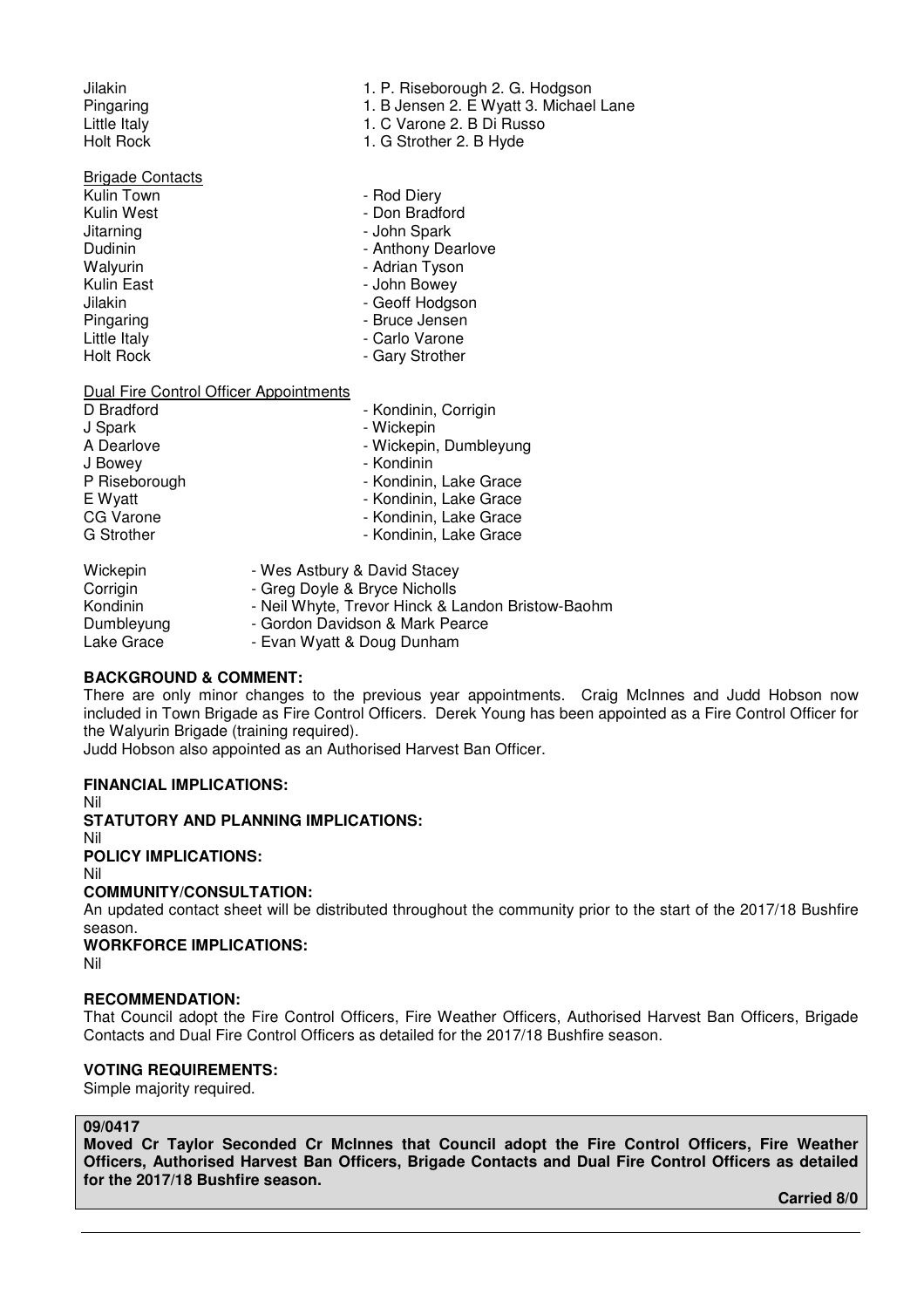## **6.5 Bushfire Brigade AGM – Brigade Recommendations from Meeting 4 April 2017**

**RESPONSIBLE OFFICER:** CEO **FILE REFERENCE:** 09.02 Bushfire Administration **AUTHOR:** CEO **STRATEGIC REFERENCE/S:** 4.8 Human Resource Excellence **DISCLOSURE OF INTEREST:** Nil

#### **SUMMARY:**

The below recommendations came out of the Bush Fire Brigade Annual Meeting held in Pingaring on 4 April 2017.

Minutes from the meeting are included in this Agenda at Item 5.4 for further information and recommendation reports.

#### **BACKGROUND & COMMENT:**

The Brigades/FCO meeting agreed to make recommendations to Council as follows:-

- Amalgamation of Brigades proposal adopted
- **Restricted and Prohibited Burning Period changes**
- Prohibited Burning Periods Delegation to Chief Fire Control Officer & Shire President to enable changes
- Automated Vehicle Locator (AVL) administrative FCO officers

#### **FINANCIAL IMPLICATIONS:**

Time and workload of Shire staff may be impacted in implementing the recommendations.

#### **STATUTORY AND PLANNING IMPLICATIONS:**

Nil

#### **POLICY IMPLICATIONS:**

Adopting recommendation 3 will result in a change in the delegation to the CBFCO and Shire President to amend the Prohibited Burning Period dates.

#### **COMMUNITY/CONSULTATION:**

Consultation with Shire of Kulin Fire Control Officers during Annual Meeting on 4 April 2017 and DFES Officer Grant Hansen at the meeting.

In terms of the Brigade Amalgamation recommendation - Brigades were written to in 2016 outlining Councils view that a review of the Brigade boundaries was required – no responses were received from Brigades to the issue of a review. As per the recommendation report – If brigade amalgamation proposals are adopted by Council then advertising and public comment periods would occur.

#### **WORKFORCE IMPLICATIONS:**

Nil

## **RECOMMENDATION:**

That Council adopt the following Brigade recommendations:-

- 1. That the Shire adopt changes to the boundaries of the Shire of Kulin Bushfire Brigades in accordance with the attached report map and that following adoption by the Shire a period of advertising and public comment to the proposal be undertaken.
- 2. That the Shire of Kulin Prohibited Burning Period be amended to the 15 February each year.
- 3. That the Shire of Kulin adopt policy to allow the Chief Fire Control Officer and the Shire President by agreement, to amend Prohibited Period dates as provided under the Bush Fires Act 1954.
- 4. That Noel Mason and Nicole Thompson be appointed as Fire Control Officers for the purpose of AVL administration.

### **VOTING REQUIREMENTS:**

Simple majority required.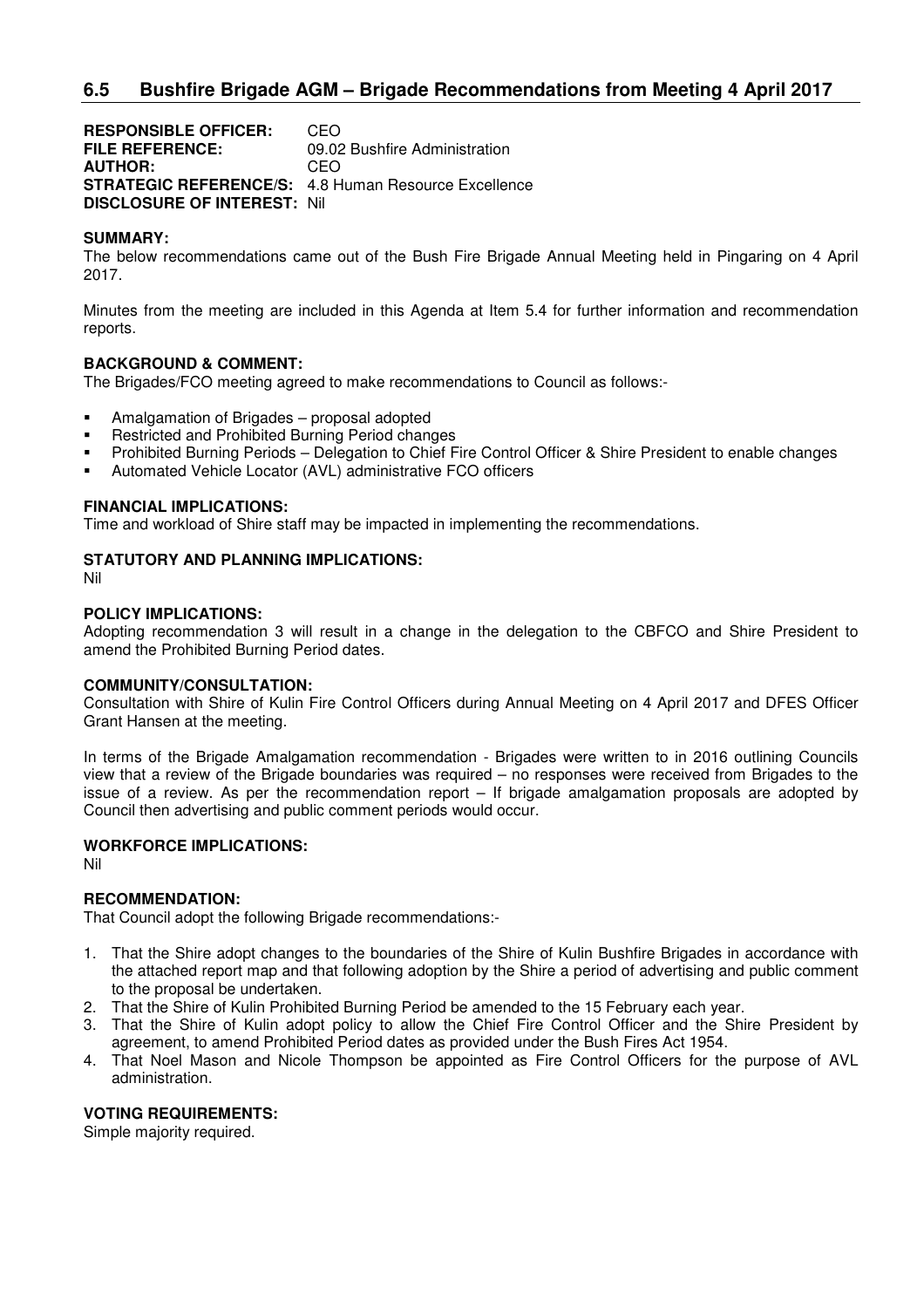## **10/0417**

**Moved Cr Robins Seconded Cr Duckworth that Council adopt the following Brigade recommendations:-** 

- **1. That the Shire adopt changes to the boundaries of the Shire of Kulin Bushfire Brigades in accordance with the attached report map and that following adoption by the Shire a period of advertising and public comment to the proposal be undertaken.**
- **2. That the Shire of Kulin Prohibited Burning Period be amended to the 15 February each year.**
- **3. That the Shire of Kulin adopt policy to allow the Chief Fire Control Officer and the Shire President by agreement, to amend Prohibited Period dates as provided under the Bush Fires Act 1954.**
- **4. That Noel Mason and Nicole Thompson be appointed as Fire Control Officers for the purpose of AVL administration.**

 **Carried 8/0** 

## **6.6 Varley Progress Association – FM Retransmission Equipment**

**RESPONSIBLE OFFICER:** CEO<br>FILE REFERENCE: 02.11 02.11 Progress Associations **AUTHOR:** CEO **STRATEGIC REFERENCE/S: DISCLOSURE OF INTEREST:** Nil

## **SUMMARY:**

Gavin Hill has written to Council on behalf of the Varley Progress Association requesting Council to consider making reimbursement to the value of \$1,563.36 for repair costs to the FM retransmission site in 2016.

#### **BACKGROUND & COMMENT:**

The Varley Progress Association operates the FM retransmission site which transmits Triple J and Red FM. Although the site is on private property the Progress Association retains ownership of all equipment.

The site has been operating since 2015 and was a joint project between Progress and the Shires of Kulin, Kondinin and Lake Grace who equally contributed to capital costs. Running costs including insurance and electricity are paid by Progress throughout the year and then divided 3 ways between the Shires annually. The annual cost is approx. \$2000 each Shire.

The group advises that during 2016 there were numerous issues with the running of the site, but these have been rectified and now is running well, though came at a cost which when shared between Shires totals \$1563.36.

#### **FINANCIAL IMPLICATIONS:**

No current budget allocation for radio repairs (over and above running costs) in Television Re-Broadcasting – \$1,563.36 unbudgeted expenditure needs Council approval.

## **STATUTORY AND PLANNING IMPLICATIONS:**

Nil **POLICY IMPLICATIONS:**  Nil **COMMUNITY/CONSULTATION:**  Nil **WORKFORCE IMPLICATIONS:**  Nil

#### **RECOMMENDATION:**

That Council agree to reimburse the Varley Progress Association \$1,563.36 for repairs to the FM transmission equipment undertaken in 2016.

## **VOTING REQUIREMENTS:**

Simple majority required.

#### **11/0417**

**Moved Cr Duckworth Seconded Cr O'Brien that Council agree to reimburse the Varley Progress Association \$1,563.36 for repairs to the FM transmission equipment undertaken in 2016.** 

 **Carried 8/0**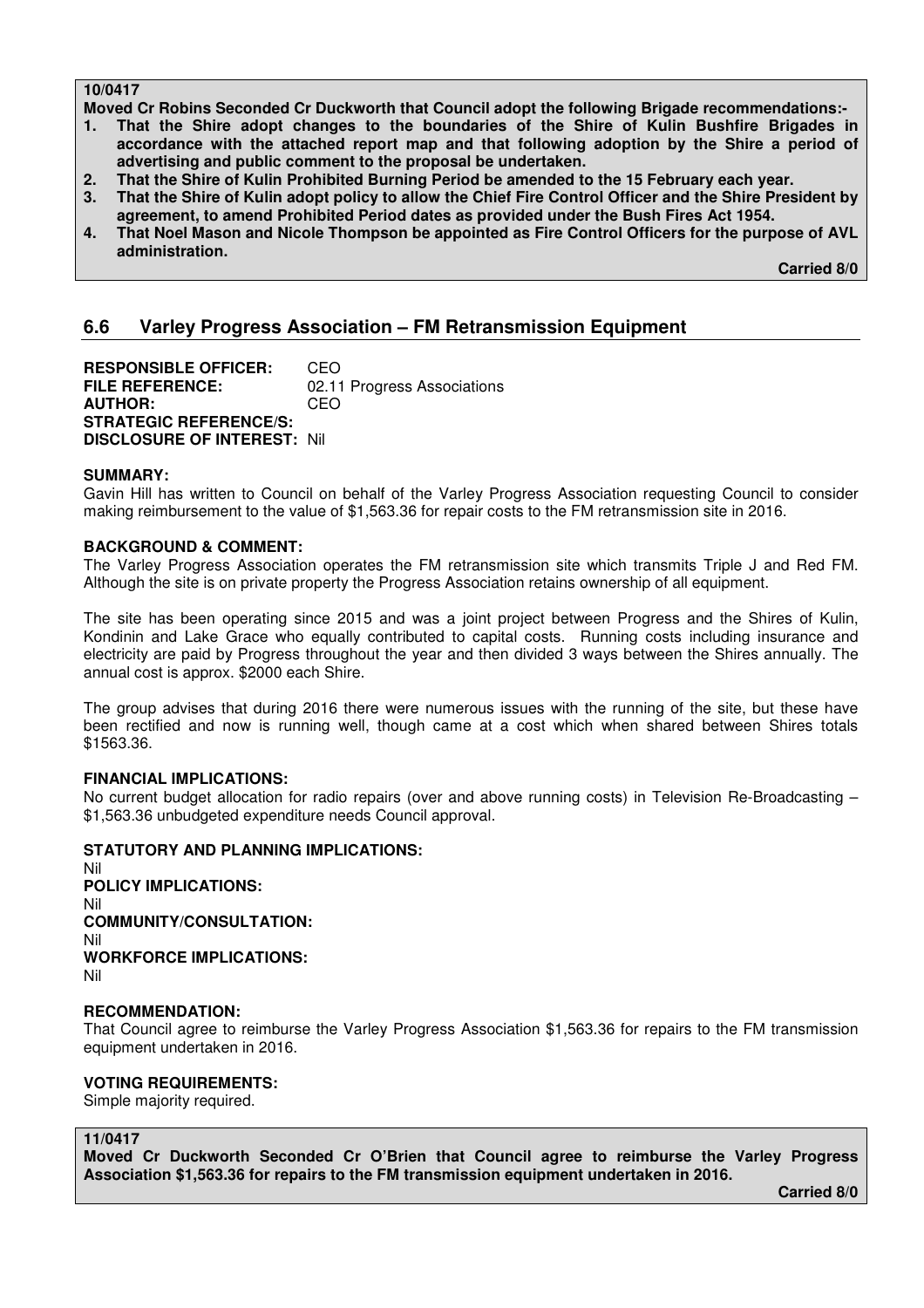**RESPONSIBLE OFFICER:** CEO<br>**FILE REFERENCE:** 04.08 WALGA **FILE REFERENCE: AUTHOR:** CEO **STRATEGIC REFERENCE/S: DISCLOSURE OF INTEREST:** Nil

#### **SUMMARY:**

Notice of the WALGA Annual General Meeting to be held on 2 August 2017 has been received.

#### **BACKGROUND & COMMENT:**

Closing date for submission of motions is Monday 5 June 2017. All member Councils are entitled to be represented by two (2) voting delegates. To register attendance and voting entitlements a form is required to be completed and returned, only registered delegates or proxy registered delegates will be permitted to exercise voting entitlements.

Council needs to appoint 2 Voting Delegates and 2 Proxy Voting Delegates prior to 3 July 2017. At the March Meeting Council resolved to send Councillors West, Bowey and Varone to the 2017 Local Government Convention.

**FINANCIAL IMPLICATIONS:**  Nil **STATUTORY AND PLANNING IMPLICATIONS:**  Nil **POLICY IMPLICATIONS:**  Nil **COMMUNITY/CONSULTATION:**  Nil **WORKFORCE IMPLICATIONS:**  Nil

#### **RECOMMENDATION:**

That Councillors West, Bowey and Varone be appointed as Council's delegates to the WALGA Annual General Meeting 2017 to vote on agenda items in accordance with Council policy with the Councillors determining which two will vote at the AGM.

#### **VOTING REQUIREMENTS:**

Simple majority required.

#### **12/0417**

**Moved Cr O'Brien Seconded Cr Robins that Councillors West, Bowey and Varone be appointed as Council's delegates to the WALGA Annual General Meeting 2017 to vote on agenda items in accordance with Council policy with the Councillors determining which two will vote at the AGM.** 

 **Carried 8/0** 

# **7 COMPLIANCE**

## **7.1 Compliance Reporting – General & Financial Compliance – March 2017**

**NAME OF APPLICANT:** CEO **RESPONSIBLE OFFICER:** CEO<br>**FILE REFERENCE:** 12.05 12.05 Compliance 12.06 – Accounting Compliance **STRATEGIC REFERENCE/S:** CBP 4.1 Civic Leadership, 4.1.8 Compliance methods **AUTHOR:** CEO/DCEO **DISCLOSURE OF INTEREST:** Nil

#### **SUMMARY:**

This report addresses General and Financial Compliance matters for March 2017. This process is not definitive, each month additional items and/or actions may be identified that are then added to the monthly checklist. Items not completed each month e.g. quarterly action - will be notations.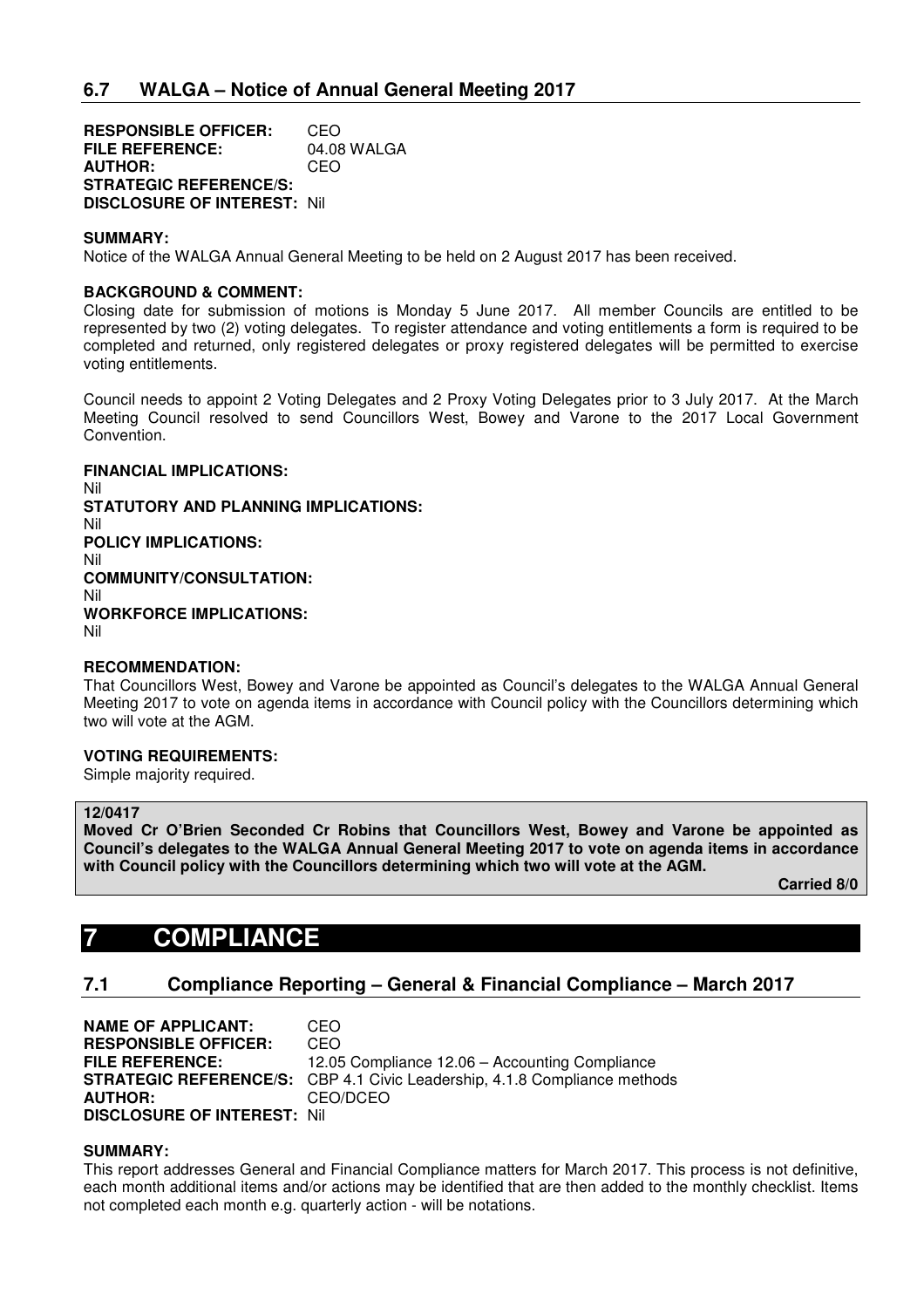The report provides a guide to the compliance requirements being addressed as part of staff workloads and demonstrates the degree of internal audit being completed.

## **BACKGROUND & COMMENT:**

The Compliance Team and works staff commence the monthly compliance effort immediately after the Shire meeting each month. At that time, the executive support officer will email the assigned staff member their compliance requirements for the coming month.

As the month progresses, staff in conjunction with their manager, the CEO or DCEO will determine the extent of work/action needed to complete items. During Agenda week, the Compliance Team again meets to ensure the monthly report/list is reviewed and that compliance items are completed. In preparing the Agenda report – the CEO or DCEO sign off on completed items.

Prior month items not completed previously will be reported in the following month so Council remains aware of what items are still outstanding.

#### MATTERS OF NON COMPLIANCE FEBRUARY 2017 - GENERAL COMPLIANCE:

#### 1. **Compliance Audit Return**

- *Completed Shire results posted on LG Smart Hub in March 2017*
- 2. **Fair Value Calculations for Inclusion in accounting reporting**  *In this year Council is required to undertake a fair value assessment for land and buildings. A Contractor will be engaged to undertake this work during April/May.*
- 3. **Notice to Tenants Annual Building Inspections**  *Date still to be set – Notices still to be sent*

#### MATTERS OF NON COMPLIANCE – FINANCE COMPLIANCE: MARCH 2017

- 1. Annual pre Budget Inspection of Roads Still to be organised if Councillors have interest. CEO and Works Manager are soon to do road Budget inspections – week after Easter but will only focus on those jobs planned.
- 2. Health Fees & Charges EHO Input required will be organised by email before end of month.

## **FINANCIAL IMPLICATIONS:**

In the generation of the report, Nil in terms of meeting compliance. There may be items that require additional administrative effort to complete or require external assistance to resolve. In those cases, individual financial implications will be reported.

#### **STATUTORY AND PLANNING IMPLICATIONS:**

Nil

## **POLICY IMPLICATIONS:**

Identified as necessary – this report Nil

## **COMMUNITY CONSULTATION:**

Nil

## **WORKFORCE IMPLICATIONS:**

Nil

## **OFFICER'S RECOMMENDATION:**

That Council receive the General & Financial Compliance Reports for March 2017 and note the matters of noncompliance.

## **VOTING REQUIREMENTS:**

Simple majority required.

#### **13/0417**

**Moved Cr Duckworth Seconded Cr Robins that Council receive the General & Financial Compliance Report for March 2017 and note the matters of non-compliance.** 

 **Carried 8/0** 

**Cr Bowey left the Council Chambers at 5.13pm**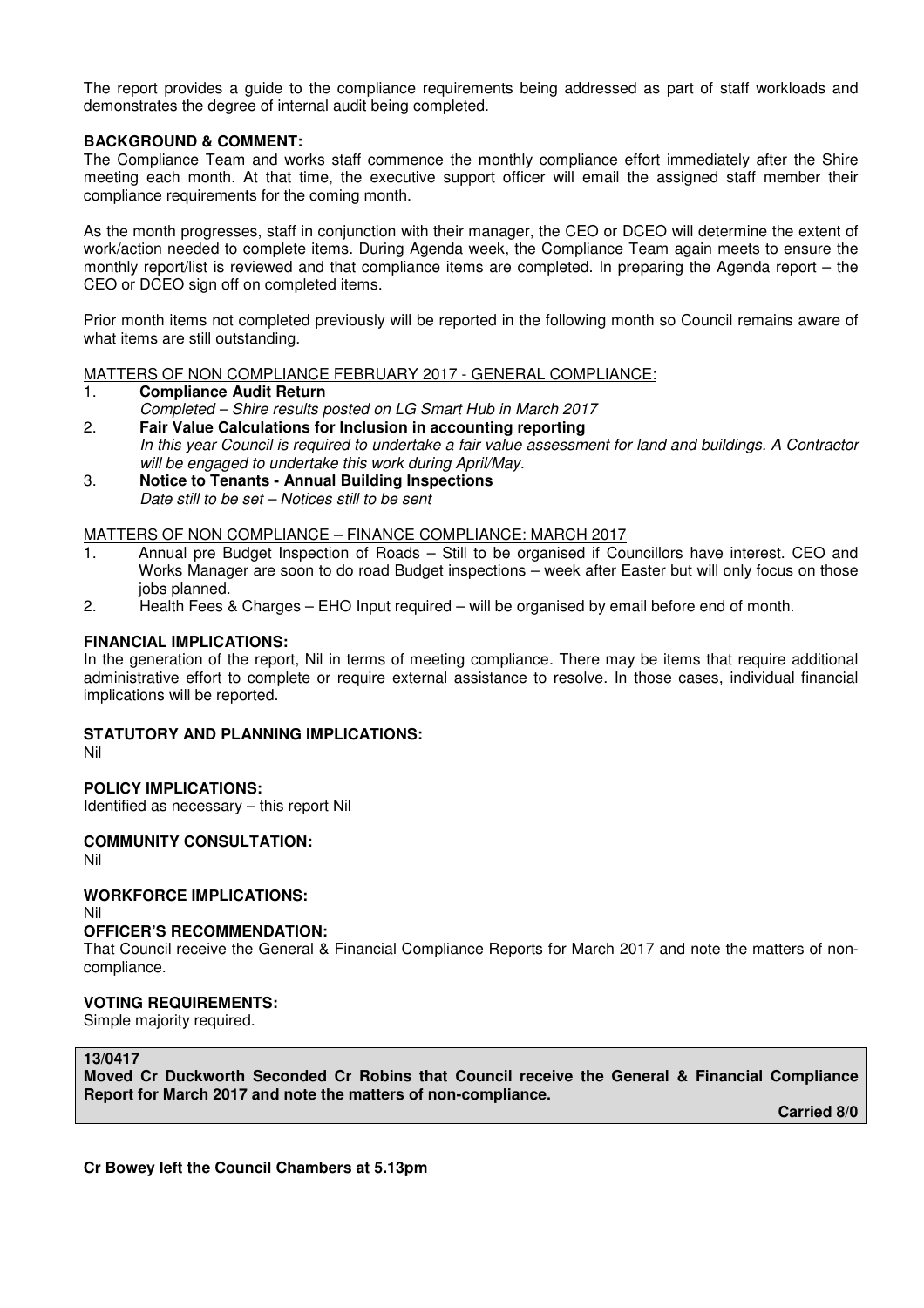## **7.2 Compliance Reporting – Delegations Exercised – March 2017**

**NAME OF APPLICANT:** CEO **RESPONSIBLE OFFICER:** CEO **FILE REFERENCE:** 12.05 - Compliance **STRATEGIC REFERENCE/S:** CBP 4.1 Civic Leadership, 4.1.8 Compliance methods **AUTHOR:** CEO **DISCLOSURE OF INTEREST:** Nil

#### **SUMMARY:**

To report back to Council actions performed under delegated authority from the period 9 March to 12 April 2017.

#### **BACKGROUND & COMMENT:**

This report is prepared for Council detailing actions performed under delegated authority by the respective officers:

#### **Finance**

- **Investment of Surplus Funds (DCEO)**
- Agreements for the payment of debts to Council (DCEO)
- Writing Off debts to Council Up to \$100 (CEO)

## ×,

- **Approvals** 
	- **Building Licenses issued (Building Officer)**
	- Swimming Pool Inspections completed (EHO)
	- Health approvals issued or actions taken (EHO)
	- Development Applications (DA's) issued (CEO)
	- ×,

#### **Other Delegations**

- Fire Fighting plant hire  $(CEO)$
- **F** Temporary Road Closures (Works Manager)
- Cemeteries Act exhumations (CEO)
- Use of the Common Seal (CEO)

#### **COMMENT:**

The following tables outline the actions performed within the organisation relative to the delegated authority for the month and are submitted to Council for information.

#### **Finance**

**Investment of Surplus Funds (DCEO) -** Local Government Act 1995, section 6.14 *Delegation exercised for February 2017.* 

Municipal funds

| At Call | 1.5%                | $-150,000.00$ |
|---------|---------------------|---------------|
| At Call | 1.5%                | 503,090.81    |
| At Call | 1.5%                | 350,000.00    |
| At Call | 1.5%                | $-150,000.00$ |
| At Call | 1.5%                | $-200,000.00$ |
| TD.     | Transfer to on call | $-503,090.81$ |

| Reserve Funds |  |
|---------------|--|
|               |  |

### **Agreements for the payment of debts to Council (DCEO) -** Local Government Act 1995 section 6.49

*No delegated decisions were undertaken by staff pursuant to the establishment of agreements for the payment of debts to Council.* 

**Writing Off debts to Council – Up to \$100 (CEO) -** Local Government Act 1995 section 6.12

*No delegated decisions were undertaken by staff pursuant to the payment of debts for the reporting period.* 

#### **Approvals**

*Building Licenses issued (Building Officer) - Building Act 2011, Building Code of Australia were undertaken by staff pursuant to this reporting period.*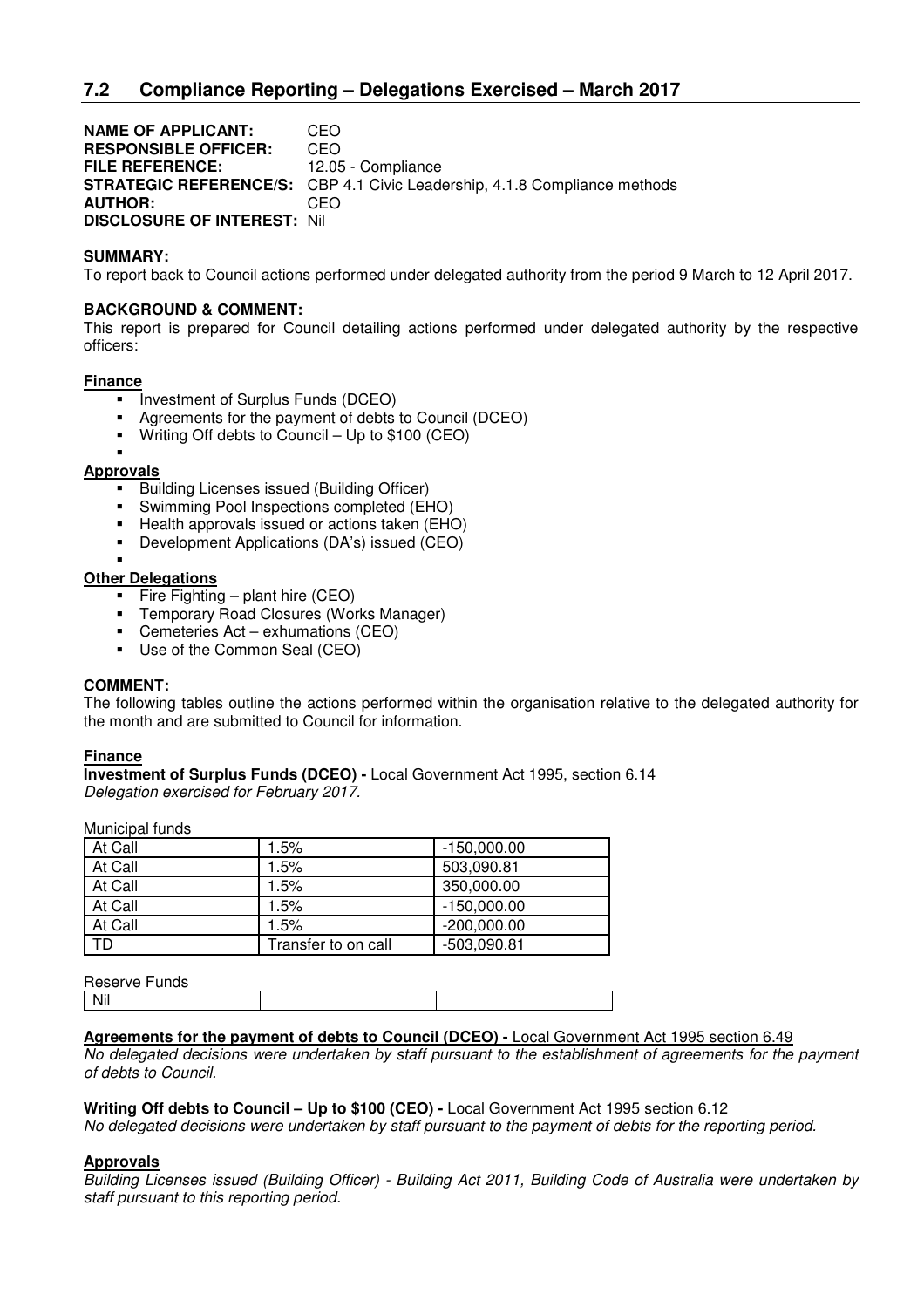| <b>Date of Decision</b> | Decision Ref.    | <b>Decision Details</b>                              | Other affected Person(s) |
|-------------------------|------------------|------------------------------------------------------|--------------------------|
| 23 March 2017           | Building License | Lot 130 Day Street – Application for   S & SE Herwig |                          |
|                         | Application      | shed                                                 |                          |

### **Swimming Pool Inspections completed (EHO)**

*No delegated decisions were undertaken by staff pursuant to the Inspection of Pools for the reporting period.* 

#### **Health approvals issued or actions taken (EHO) -** Health Act 1911, section 26

*No delegated decisions were undertaken by staff pursuant to the issue of Health Approvals for the reporting period.* 

## **Development Applications (DA's) issued (CEO) – Shire of Kulin TPS2**

*No delegated decisions were undertaken by staff pursuant to Development Applications issued under the Shire of* 

*Note: Approval for Shire residences at 9 Hodgson and 3 Rankin streets KULIN did not require planning approval as residential uses in residential zones.* 

#### **Other Delegations**

**Fire Fighting – plant hire (CEO) -** Local Government Act sections 5.42 and 5.44 and Bush Fires Act section 38 (3), (4) and (5).

*No delegated decisions were undertaken by staff pursuant to the hire of firefighting plant for the reporting period.* 

#### **Temporary Road Closures (Works Manager) -** Local Government Act 1995 section 3.50

*No delegated decisions were undertaken by staff pursuant to the temporary closure of roads for the reporting period.* 

#### **Cemeteries Act – exhumations (CEO) -** Cemeteries Act 1986 sections 6 and 59

*No delegated decisions were undertaken by staff pursuant to exhumations for the reporting period.* 

#### **Use of the Common Seal (CEO) -** Local Government Act 1995 – Section 9.49A

| Date of Decision | <b>Decision Ref.</b>             | <b>Decision Details</b>                                                                                                                                                                       | <b>Other affected Person(s)</b> |
|------------------|----------------------------------|-----------------------------------------------------------------------------------------------------------------------------------------------------------------------------------------------|---------------------------------|
| 28 March 2017    | License Access<br>to Stock Water | MJ & KM Wilson – Kulin Townsite   Shire of Kulin – License to<br>Dam License to Access stock water –   Access Stock Water<br>See Feb 17 meeting Council for   Kulin townsite dam<br>decision. | from                            |

## **STATUTORY ENVIRONMENT:**

*Building Act 2011 Bushfires Act 1954 Cemeteries Act 1986 Health Act 1911, section 26 Health Act 1991 – s.107 Local Government Act 1995 Shire of Kulin TPS2 Town Planning Development Act Town Planning Scheme Trustees Act, Part III,*

#### **FINANCIAL IMPLICATIONS:**

Nil in terms of exercising delegation and reporting to Council though there may be financial implications in the case of each delegation exercised.

## **STATUTORY AND PLANNING IMPLICATIONS:**

Nil

## **POLICY IMPLICATIONS:**

There are no known policy implications relating to this report.

### **COMMUNITY CONSULTATION:**

Nil

#### **WORKFORCE IMPLICATIONS:**

Nil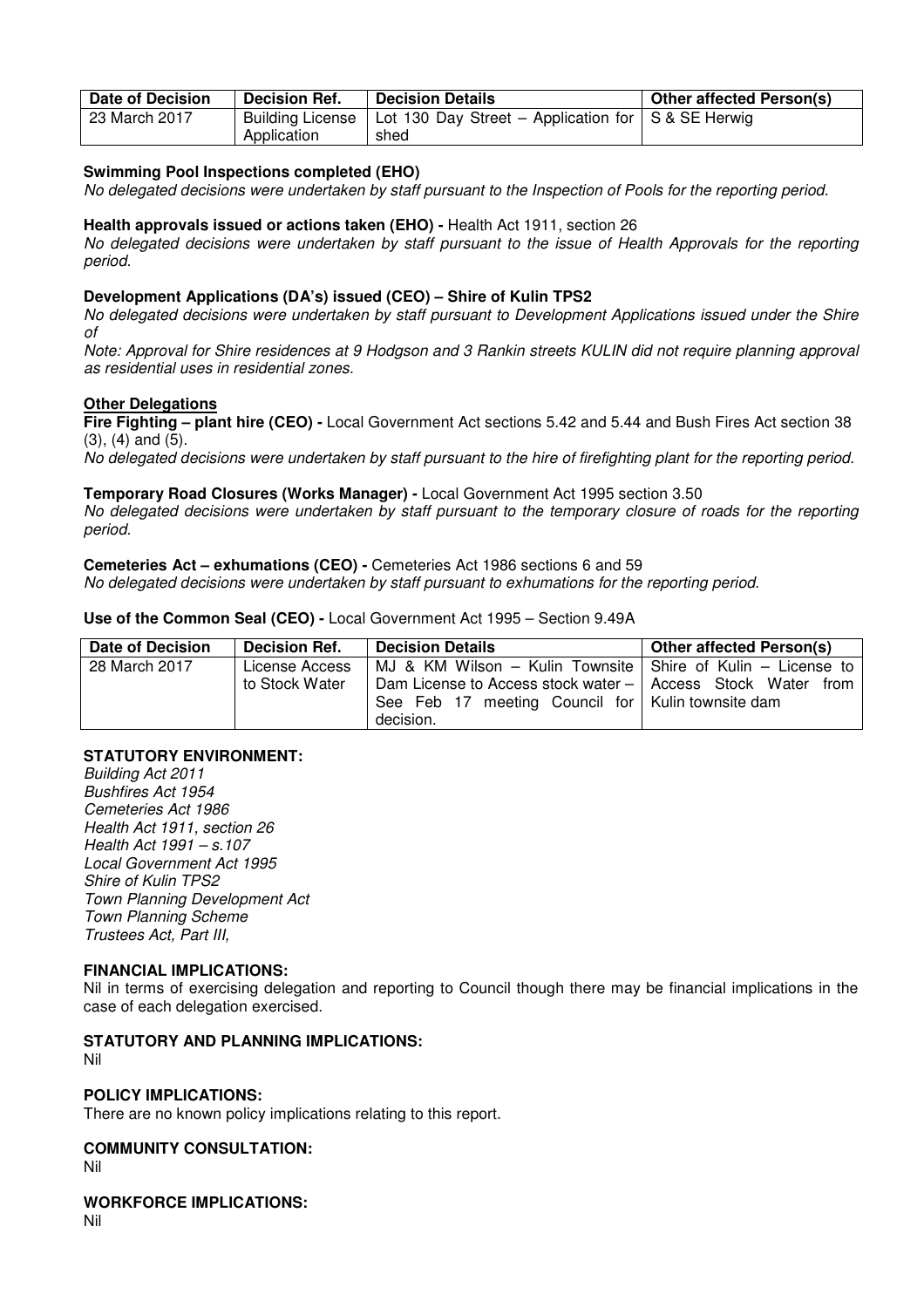## **OFFICER'S RECOMMENDATION:**

That Council receive the Delegation Exercised Report for April 2017.

#### **VOTING REQUIREMENTS:**

Simple majority required.

## **14/0417**

**Moved Cr Taylor Seconded Cr O'Brien that Council receive the Delegation Exercised Report for April 2017.** 

 **Carried 7/0** 

**Cr Bowey returned to the Council Chambers at 5.15pm**

## **7.3 Integrated Planning Framework – Quarterly Review**

| <b>NAME OF APPLICANT:</b>          | CEO                                                                                                     |
|------------------------------------|---------------------------------------------------------------------------------------------------------|
| <b>RESPONSIBLE OFFICER:</b>        | CEO.                                                                                                    |
| <b>FILE REFERENCE:</b>             | 04.06 Strategic & Corporate Plans                                                                       |
|                                    | <b>STRATEGIC REFERENCE/S:</b> Community Strategic Plan and Corporate Business Plan – Civic Leadership – |
|                                    | CL4.1.1 a: CEO KRA 3.5                                                                                  |
| <b>AUTHOR:</b>                     | CEO.                                                                                                    |
| <b>DISCLOSURE OF INTEREST: Nil</b> |                                                                                                         |

#### **SUMMARY:**

Report to complete the quarterly review of the Shire of Kulin's Integrated Plans in accordance with the Local Government (Administration) Regulations 1996 to the 31<sup>st</sup> March 2017.

Council has previously adopted processes/practices that require the CEO to undertake a review every two months of the Shire's combined Integrated Plans, Risk plans, Corporate Business Plan and report in the form of the Corporate Action Plan (previously reported monthly in Forum Agenda –now 2 monthly).

The CAP report has been updated 11 April 2017 to reflect actions taken by staff in addressing both strategic and risk matters. The Annual Budget Review of February 2017 also supports the assessment of strategic achievement and adjustments reflect where the Shire has deemed it necessary to review performance and the associated financial impacts.

This report accommodates the legislative requirement for quarterly review of the IPR.

#### **BACKGROUND & COMMENT:**

Integrated planning and reporting gives local governments a framework for establishing local priorities as a way of linking this information into operational functions particularly in terms of Budget setting. It provides immediate instruction on the longer term aims and positions thinking in terms of constraints and opportunities. Council completed the Annual Budget Review and adopted some minor changes in February 2017.

The review of the Shire of Kulin Strategic Community Plan 2013-2023, the Kulin Corporate Business Plan, the Workforce Development Plan, Asset Management Plan and Long Term Financial plan have commenced with a round of community consultations from which staff will be developing a draft for Council consideration at this meeting.

At this point with the review underway, no major variances or redirection of resources or energies under the plan is proposed. The aim of the new Community Strategic Plan will be to build on the high degree of alignment and interconnectedness of all the Strategic Planning documents within the Shire's Integrated Planning Report and provide a smooth transition to any changed strategic direction. With this in mind it would appear pointless to be making major changes to existing plans.

Even so, since June 2016 some significant priority improvements have been made to the risk profile of the Shire which includes how we address these IPR reporting requirements. Council is already aware of these items as they flowed through into the monthly meeting process, namely;

- Development of a **Compliance Calendar** showing all monthly compliance actions required to be completed by staff;
- Establishment of a **Compliance team** (CEO, DCEO, TO, ESO, SFO) required to meet monthly after Council meetings to plan the compliance work for the next month, and then to incorporate non-compliance reports into the monthly Council Meeting Agenda;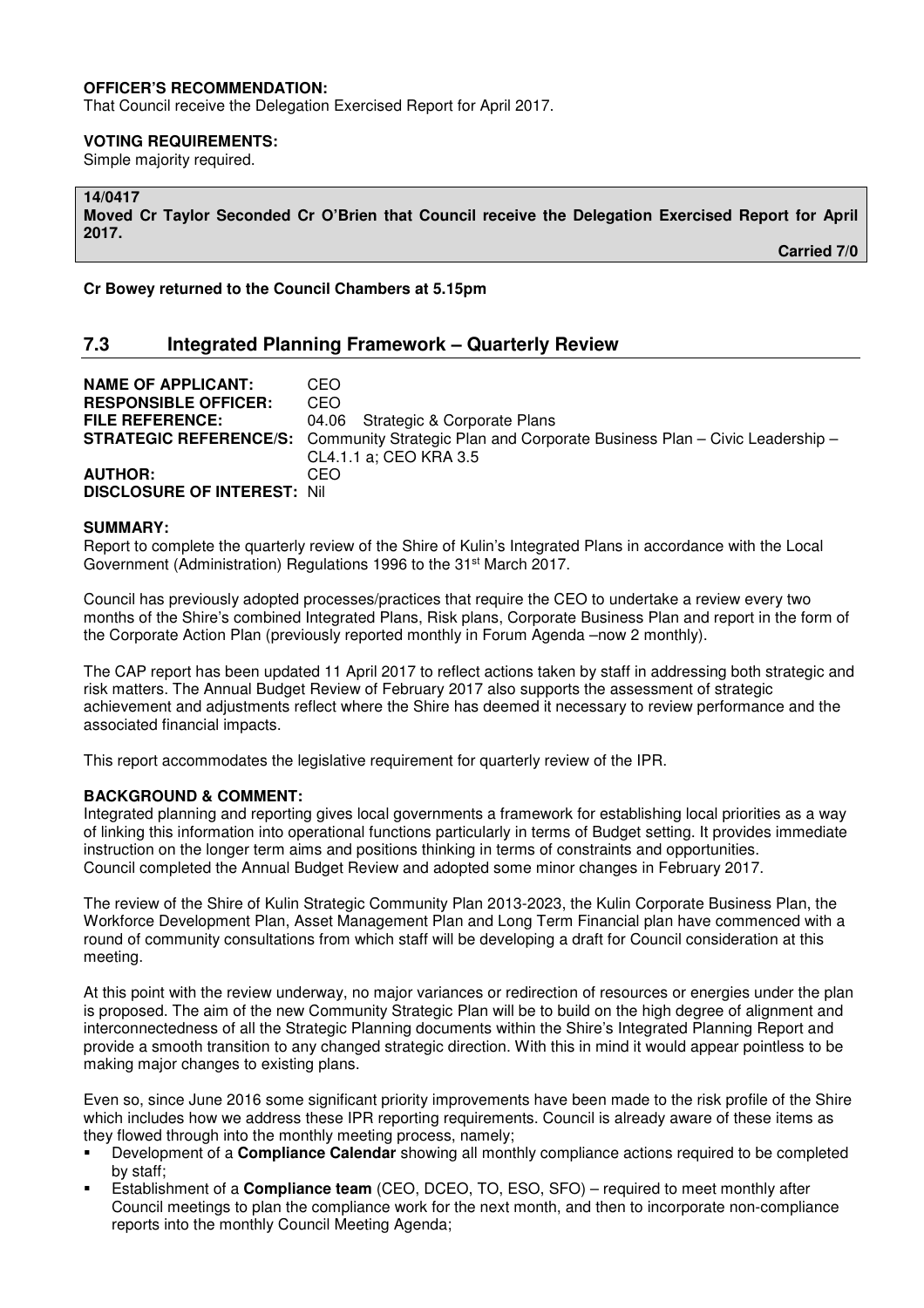- Emails detailing **compliance actions** required by each staff member for the month soon after the Council meeting;
- CEO developed a report template that addresses issues of compliance at the end of each month; **(Compliance Items 7.1 & 7.2)** presented in the monthly Council Agenda;
- Compliance reporting is now produced in one report combining **General and Accounting compliance** by the responsible Officers being CEO and DCEO (effective February 2017);
- **Delegation Exercised reporting** introduced where all CEO delegations exercised for the month are reported to Council; and
- The **Corporate Action Plan** (reported to Council Forum) that brings together information and action items. E.g. Integrated Plans reports, Community Strategic Plan, Corporate Business Plan, Workforce Plan, Long Term Financial Plan, Budget, Financial Management Report Y Bowey 2015 and Risk management report.

This allows the Council to be confident that nothing is being overlooked, forgotten, avoided or misplaced when it comes to ensuring that programmes, projects, policy or legislative changes are being considered and actioned at and after every meeting.

It also means that Council is complying with the requirements of the Regulations when combined with this report.

## **FINANCIAL IMPLICATIONS:**

In relation to the adoption of the report  $-$  nil.

## **STATUTORY AND PLANNING IMPLICATIONS:**

*Local Government (Administration) Regulations 1996* 

Part 5 – Annual reports and planning

## **19C. Strategic community plans, requirements for (Act s. 5.56)**

(1) A local government is to ensure that a strategic community plan is made for its district in accordance with this regulation in respect of each financial year after the financial year ending 30 June 2013.

(2) A strategic community plan for a district is to cover the period specified in the plan, which is to be at least 10 financial years.

(3) A strategic community plan for a district is to set out the vision, aspirations and objectives of the community in the district.

(4) A local government is to review the current strategic community plan for its district at least once every 4 years.

- (5) In making or reviewing a strategic community plan, a local government is to have regard to —
- (a) the capacity of its current resources and the anticipated capacity of its future resources; and
- (b) strategic performance indicators and the ways of measuring its strategic performance by the application of those indicators; and
- (c) demographic trends.

(6) Subject to subregulation (9), a local government may modify its strategic community plan, including extending the period the plan is made in respect of.

(7) A council is to consider a strategic community plan, or modifications of such a plan, submitted to it and is to determine\* whether or not to adopt the plan or the modifications.

\*Absolute majority required.

(8) If a strategic community plan is, or modifications of a strategic community plan are, adopted by the council, the plan or modified plan applies to the district for the period specified in the plan.

(9) A local government is to ensure that the electors and ratepayers of its district are consulted during the development of a strategic community plan and when preparing modifications of a strategic community plan. (10) A strategic community plan for a district is to contain a description of the involvement of the electors and ratepayers of the district in the development of the plan or the preparation of modifications of the plan.

## **19CA. Information about modifications to certain plans to be included (Act s. 5.53(2)(i))**

(1) This regulation has effect for the purposes of section 5.53(2)(i).

(2) If a modification is made during a financial year to a local government's strategic community plan, the annual report of the local government for the financial year is to contain information about that modification.

(3) If a significant modification is made during a financial year to a local government's corporate business plan, the annual report of the local government for the financial year is to contain information about that significant modification.

## **19DA. Corporate business plans, requirements for (Act s. 5.56)**

(1) A local government is to ensure that a corporate business plan is made for its district in accordance with this regulation in respect of each financial year after the financial year ending 30 June 2013.

(2) A corporate business plan for a district is to cover the period specified in the plan, which is to be at least 4 financial years.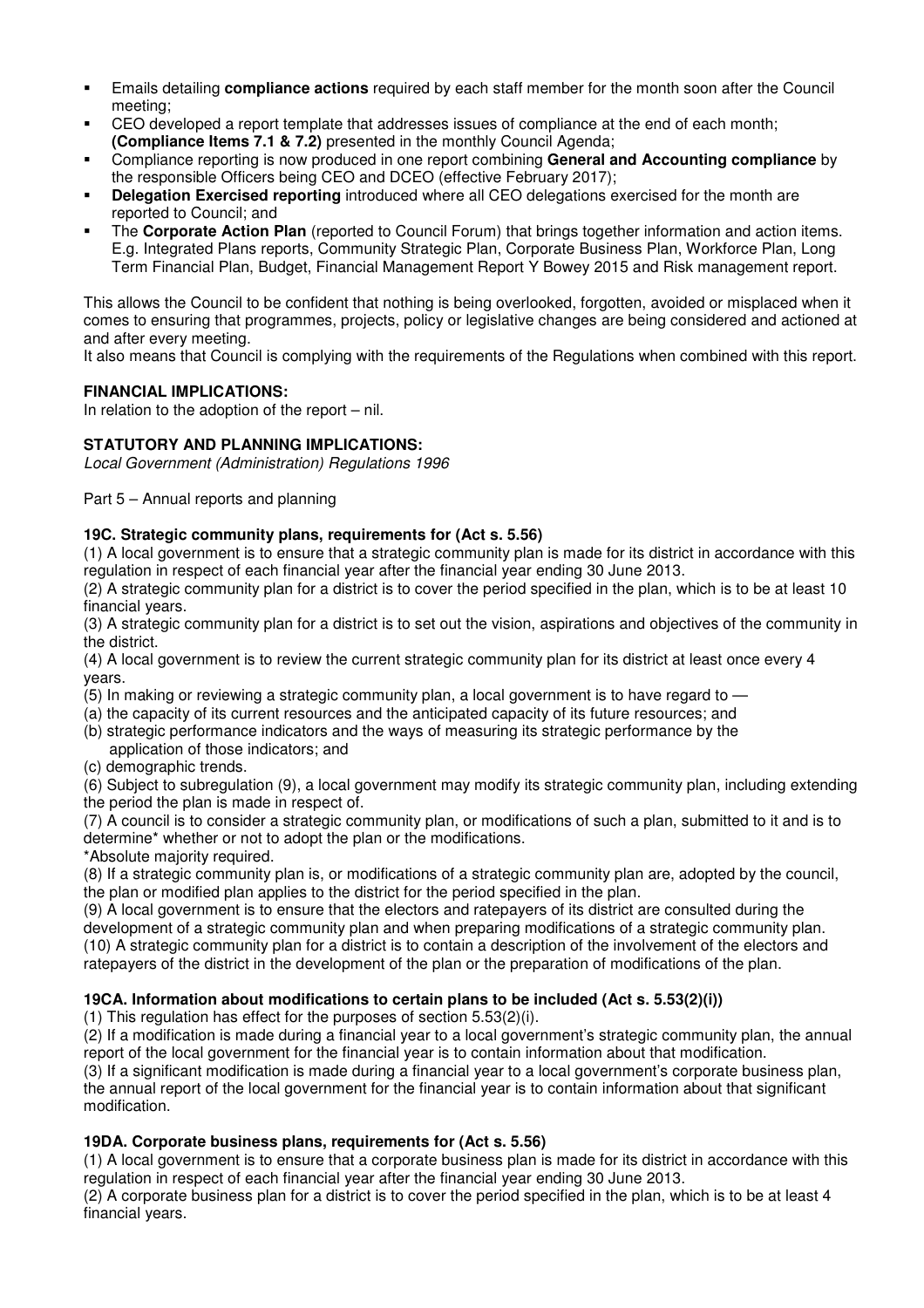(3) A corporate business plan for a district is to —

(a) set out, consistently with any relevant priorities set out in the strategic community plan for the district, a local government's priorities for dealing with the objectives and aspirations of the community in the district; and (b) govern a local government's internal business planning by expressing a local government's priorities by reference to operations that are within the capacity of the local government's resources; and

(c) develop and integrate matters relating to resources, including asset management, workforce planning and long-term financial planning.

(4) A local government is to review the current corporate business plan for its district every year.

(5) A local government may modify a corporate business plan, including extending the period the plan is made in respect of and modifying the plan if required because of modification of the local government's strategic community plan.

(6) A council is to consider a corporate business plan, or modifications of such a plan, submitted to it and is to determine\* whether or not to adopt the plan or the modifications.

\*Absolute majority required.

(7) If a corporate business plan is, or modifications of a corporate business plan are, adopted by the council, the plan or modified plan applies to the district for the period specified in the plan.

The adoption of the Shire of Kulin Corporate Action Plan April 2017 complies with the requirements of the quarterly review.

#### **POLICY IMPLICATIONS:**

Nil

#### **COMMUNITY CONSULTATION:**

Not applicable to this quarterly review.

#### **WORKFORCE IMPLICATIONS:**

Nil

## **OFFICER'S RECOMMENDATION:**

That Council:

- 1. Adopt the review of the Strategic Community Plan 2013-2023 and Corporate Business Plan 2016/17 2018/19 action items with associated information contained in the Corporate Action Plan April 2017 of actions taken.
- 2. Acknowledge that the Shire's Integrated Planning Reports review is underway and that various reports, reviews and drafts will be forthcoming until 30 June 2017 adoption, and that during this period there may be some overlap or divergence in the information and strategic directions.

#### **VOTING REQUIREMENT:**

Simple Majority

### **15/0417**

**Moved Cr Duckworth Seconded Cr Varone that Council:**

- **1. Adopt the review of the Strategic Community Plan 2013-2023 and Corporate Business Plan 2016/17 - 2018/19 action items with associated information contained in the Corporate Action Plan April 2017 of actions taken.**
- **2. Acknowledge that the Shire's Integrated Planning Reports review is underway and that various reports, reviews and drafts will be forthcoming until 30 June 2017 adoption, and that during this period there may be some overlap or divergence in the information and strategic directions.**

**Carried 8/0** 

## **7.4 Integrated Planning Report – Draft Community Strategic Plan 2017**

| CEO                                                                                                   |
|-------------------------------------------------------------------------------------------------------|
| CEO.                                                                                                  |
| 04.06 Strategic & Corporate Plans                                                                     |
| <b>STRATEGIC REFERENCE/S:</b> Community Strategic Plan and Corporate Business Plan – Civic Leadership |
| – CL4.1.1 a: CEO KRA 3.5                                                                              |
| CEO.                                                                                                  |
| <b>DISCLOSURE OF INTEREST: Nill</b>                                                                   |
|                                                                                                       |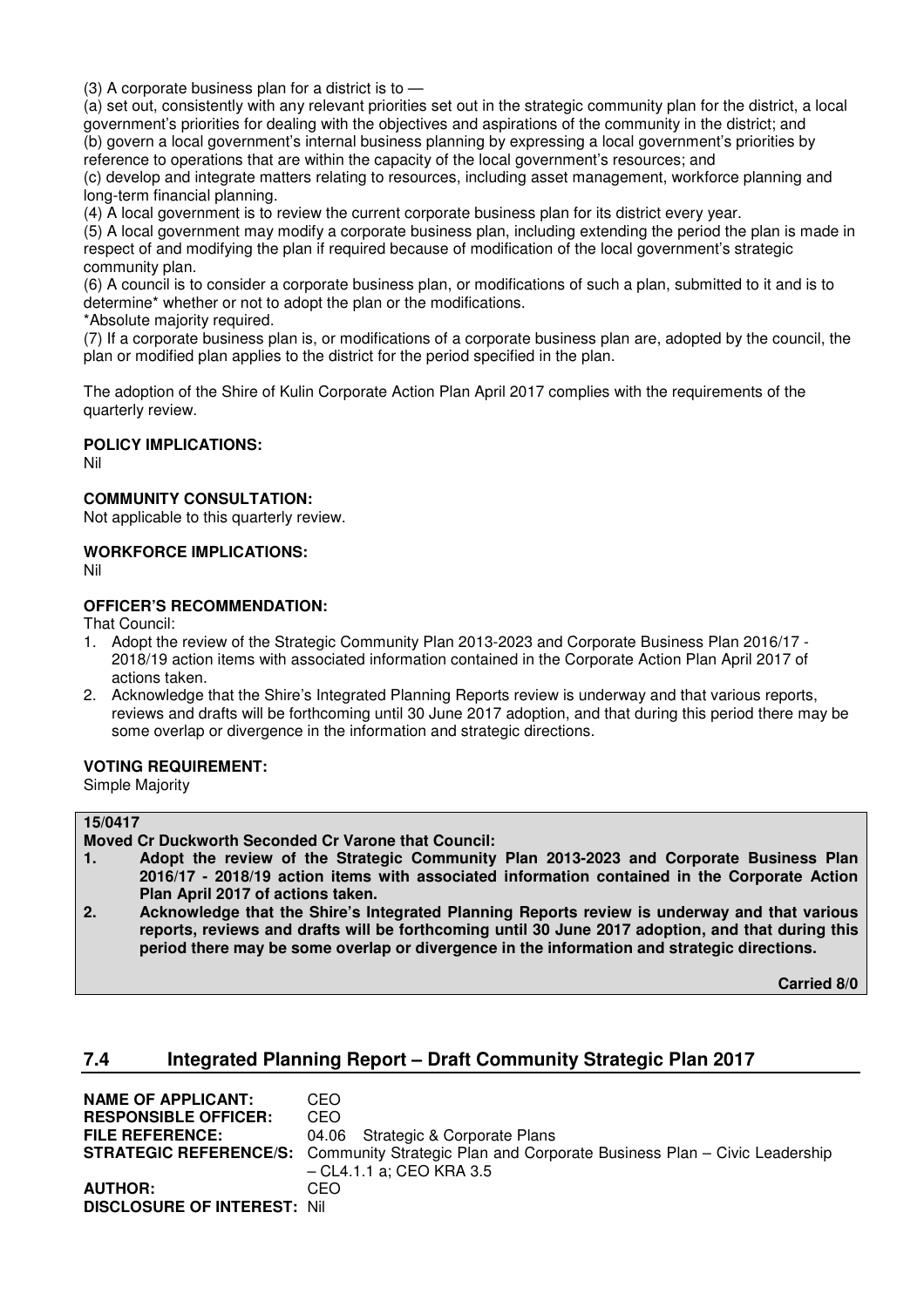### **SUMMARY:**

To present and adopt the draft Community Strategic Plan (CSP) (2017 review) following community engagement meetings, surveys and community review of the initial Community Strategic Plan adopted in 2013.

Council must undertake a formal review every 4 years to ensure the plan still represents the main strategic themes supported by the community, Council and stakeholders.

When adopted, the Community Strategic Plan review will be presented to the public for a 21 day comment period after which staff will develop (including Council and community changes) the Corporate Business Plan addressing the strategies. Both Plans will be adopted in May/June 2017.

#### **BACKGROUND & COMMENT:**

The Minister for Local Government introduced regulations in 2011 which required local governments to develop and adopt a Community Strategic Plan by 2013. The regulations require informed and supported strategies be developed by the local government which include resourcing and delivery options.

The Department of Local Government also developed the *Integrated Planning and Reporting Advisory Standard* (was also reviewed in 2016) and this advises local governments on presentation, strategy formulation, engagement actions, standards and report compilation. This document details the standards of integrated planning reporting as basic, intermediate and advanced. It is the Shires aim to achieve intermediate standards with this review.

**IPR Engagement - w**hen reporting to Council in December 2016 it was proposed that the following framework be adopted for the community engagement phase of the work.

| <b>Type of Community Engagement</b>  | <b>Attending</b>                                                                             | <b>Timing</b>                                    |
|--------------------------------------|----------------------------------------------------------------------------------------------|--------------------------------------------------|
| Community Workshop - Open Session    | Anyone                                                                                       | 28 <sup>th</sup> March 2017<br>$5.30pm - 7.00pm$ |
| Kulin District High School sessions  | <b>Students</b>                                                                              | 30th March 2017<br>(link in with Camp Kulin)     |
| <b>Business Forum</b>                | <b>Business owners</b>                                                                       | Evening or weekend                               |
| <b>Community Survey</b>              | Anyone                                                                                       | 3rd April 2017 (open)<br>7th April 2017 (close)  |
| Draft Plan completed                 | CEO                                                                                          | 10th April 2017                                  |
| Submissions regarding draft Plan     | Anyone wanting to submit a comment<br>regarding the draft Strategic<br><b>Community Plan</b> | Will be open for a period<br>of 21 days          |
| Adoption of Strategic Community Plan | Council                                                                                      | 17th May 2017<br>(Council Meeting)               |

**Strategic Community Plan - Community Engagement Strategy 2017**

The actual work undertaken is detailed below;

- Reviewed the Feb 2015 Peter Kenyon facilitated the Community Health Check Report and Recommendations;
- Produced 250 A4 leaflets produced and put in the mail at Kulin Post Office and 25 to Pingaring advertising the Community Planning Meeting at which 40 people attended at FRC on 28 March 2017;
- Follow up email to attendees of the Community Planning Meeting seeking additional information/feedback; Attended KDHS 30/3/17 and spoke to 3 classes (6 year groups) and received over 40 'Kids in Kulin'
- postcards with ideas from the kids; Business Planning Meeting held at Kulin Hotel 3/4/17 - 15 people attended, another 11 invited also and gave
- apologies, several of those people not in attendance responded with ideas via email;
- Follow up email to attendees of the Business Planning Meeting seeking additional information/feedback;
- Get Feedback Survey emailed to over 150 residents 7/4/17, 40 responded as at 11/4/17;
- Get Feedback Survey link onto Facebook 11/4/17;
- 150 manual copies of the survey to go into the Kulin Update 13<sup>th</sup> April 2017.

The level of engagement has been extensive and comprehensive and a credit to the community for their involvement. Thanks should be recorded to the Community Development staff for their efforts in completing the community engagement processes so effectively and for compiling the information gathered in a comprehensive manner.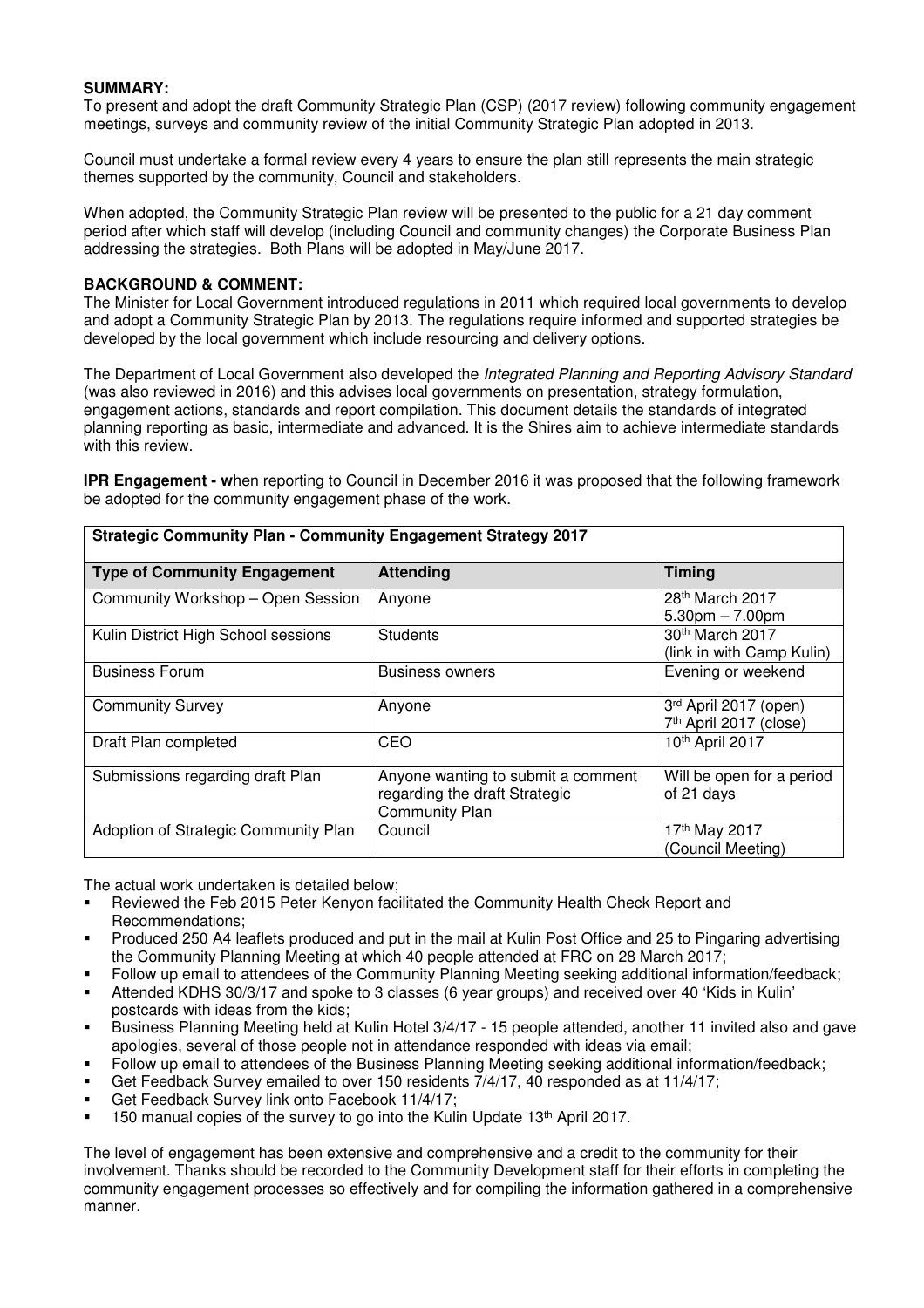## **Conversations about the Community Strategic Plan**

The original Community Strategic Plan document for the Shire of Kulin produced by Solum Wheatbelt Business Solutions consultancy is the plan under review, though the community engagements on this occasion targeted the additional information voiced by the community about strategies the Shire should adopt.

Little information was provided about what existed in the current plan (only the themes) and conversations steered away from openly reinforcing the previous view. It was surmised that much of the community input would result in similar themes being presented and this was the case. This information has now been reviewed and incorporated into the 2013 plan in accordance with regulation.

Of the themes that may not have had prominence in the 2013 CSP;

- Camp Kulin expansion and development
- Education supporting KDHS and providing opportunities for adult skill development
- Youth improved and new facilities and networking opportunities
- Early childhood centre Co-location of services and facilities
- Outdoor gym equipment
- **Housing**
- Advocate for improved telecommunications infrastructure
- Community Events more
- Skills/employment register
- Strategic Partnership between Shire, Bank, KBR & School
- Improved communication regarding Shire decisions/projects/activities and increase profile of councillors and staff
- Alternative energy sources (Solar)
- Macrocarpa Trail and Jilakin Rock upgrade
- Tourism Kulin Visitor Centre, facilitate private tourism initiatives, Caravan Park & RV area

This data and a more specific interpretation of the 2013 information forms the bulk of the draft report actions.

## **Shire role – Councillors role at this point**

Councillors can provide direct feedback as part of their Councillor processes at the Council level, or chose to provide input as a community member during the public comment period. Staff will accept comment information in any format that it is provided.

Once this draft CSP is adopted by Council it will be advertised for a period of 21 days for community feedback which will occur throughout April/early May 2017. The CSP will be completed and then broken down into a Corporate Business Plan (CBP) where strategies and actions will be complied in a year by year format. This format provides a direct link between the "over time" strategies and the annual budget, project and operational type functions normally occurring annually.

It is hoped to have the CPS and CBP ready for adoption at the May meeting.

Along with the completion of the CSP and CBP staff will be required to compile the supporting documentation namely the Long Term Financial Plan, Workforce Plan and Asset Management Plan for adoption at the June meeting.

## **STATUTORY AND PLANNING IMPLICATIONS:**

Local governments are required to adopt Community Strategic Plans under S5.56 (1) of the *Local Government Act 1995*. Regulations made under S5.56 (2) require the local governments to review the plans every 4 years, and that process of review is to include community engagement and consultation.

Local Government Act 1995 & Local Government (Administration) Regulations 1996

Division 3 - Planning for the future 19C. Planning for the future: strategic community plans — s. 5.56 *(1) A local government is to ensure that a strategic community plan is made for its district in accordance with this regulation in respect of each financial year after the financial year ending 30 June 2013.* 

*(2) A strategic community plan for a district is to cover the period specified in the plan, which is to be at least 10 financial years.* 

*(3) A strategic community plan for a district is to set out the vision, aspirations and objectives of the community in the district.* 

*(4) A local government is to review the current strategic community plan for its district at least once every 4 years.* 

*(5) In making or reviewing a strategic community plan, a local government is to have regard to:-* 

- (a) the capacity of its current resources and the anticipated capacity of its future resources; and
	- *(b) strategic performance indicators and the ways of measuring its strategic performance by the application of those indicators; and*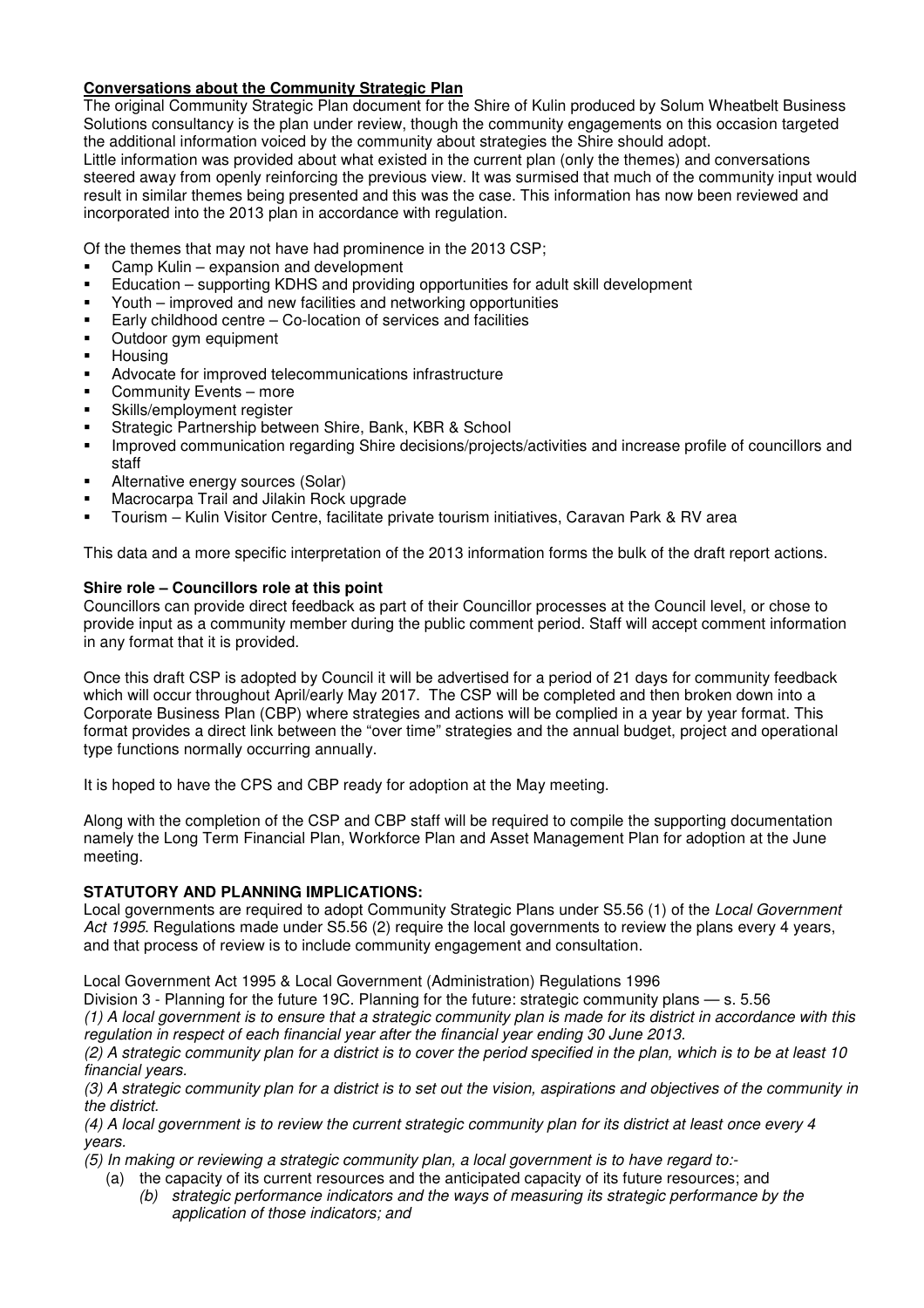*(c) demographic trends.* 

*(6) Subject to subregulation (9), a local government may modify its strategic community plan, including extending the period the plan is made in respect of.* 

*(7) A council is to consider a strategic community plan, or modifications of such a plan, submitted to it and is to determine\* whether or not to adopt the plan or the modifications.* 

*\*Absolute majority required.* 

*(8) If a strategic community plan is, or modifications of a strategic community plan are, adopted by the council, the plan or modified plan applies to the district for the period specified in the plan.* 

*(9) A local government is to ensure that the electors and ratepayers of its district are consulted during the development of a strategic community plan and when preparing modifications of a strategic community plan. (10) A strategic community plan for a district is to contain a description of the involvement of the electors and ratepayers of the district in the development of the plan or the preparation of modifications of the plan.* 

*19DA. Planning for the future: corporate business plans — s. 5.56* 

*(1) A local government is to ensure that a corporate business plan is made for its district in accordance with this regulation in respect of each financial year after the financial year ending* 

*(2) A corporate business plan for a district is to cover the period specified in the plan, which is to be at least 4 financial years.* 

*(3) A corporate business plan for a district is to —* 

*(a)set out, consistently with any relevant priorities set out in the strategic community plan for the district, a local government's priorities for dealing with the objectives and aspirations of the community in the district; and (b)govern a local government's internal business planning by expressing a local government's priorities by reference to operations that are within the capacity of the local government's resources; and* 

*(c)develop and integrate matters relating to resources, including asset management, workforce planning and long-term financial planning.* 

*(4) A local government is to review the current corporate business plan for its district every year.* 

*(5) A local government may modify a corporate business plan, including extending the period the plan is made in respect of and modifying the plan if required because of modification of the local government's strategic community plan.* 

*(6) A council is to consider a corporate business plan, or modifications of such a plan, submitted to it and is to determine\* whether or not to adopt the plan or the modifications.* 

*\*Absolute majority required.* 

*(7) If a corporate business plan is, or modifications of a corporate business plan are, adopted by the council, the plan or modified plan applies to the district for the period specified in the plan.* 

## **POLICY IMPLICATIONS:**

Nil

## **FINANCIAL IMPLICATIONS:**

The Integrated Planning Report (IPR) costs in 2013 should form part of the reflection as to what is being achieved during this review. It is important to recognise that the initial 2013 work laid the foundations (it is a review occurring on this occasion) and that work gave us the framework for reports etc. even though the inconsistency across all plans was noticeable.

This 2017 review involved more community engagement and brings additional community voice to the IPR plans already established.

Previously the consultancy work on elements of the IPR were as follows - Community Strategic Plan and Corporate Business Plan \$21k, Workforce Plan \$5k, Long Term Financial Plan \$6k and Asset Management Plan \$25k - Total IPR costs \$57k.

The CEO informed Councillors via email in March 2017 that additional administrative assistance via the employment of Sharyn McAdam until the 30 June 2017 had been undertaken to ensure sufficient resources are in-house to meet the tight timetable to undertake the engagement processes and produce the CSP and CBP. Estimated cost \$15k.

All CEO resources will be taken from the existing administration staff salaries budget and the Community Development Officer resources will create no additional financial impact doing this review work.

No additional costs will be incurred in preparing the in-house Corporate Business Plan (CEO/CDO/staff), 10yr Long Term Financial Plan (DCEO), Workforce Plan (CEO/CDO/staff) and Asset Management Plan (DCEO).

There will be some design, printing and presentation costs for the IPR Plans once produced.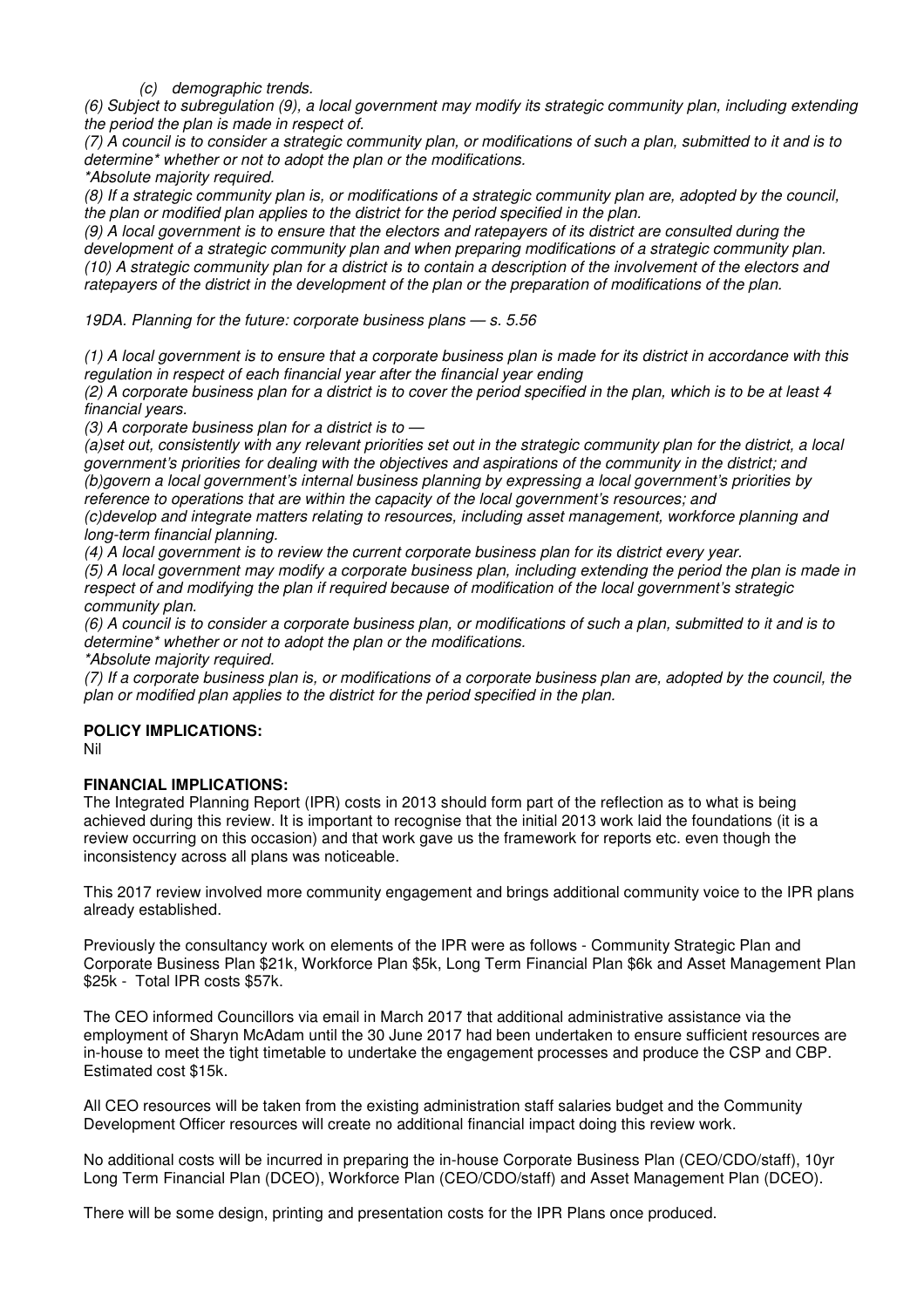#### **COMMUNITY CONSULTATION:**

As detailed in the report.

#### **WORKFORCE IMPLICATIONS:**

Nil

## **OFFICERS RECOMMENDATION:**

That Council adopts the draft Shire of Kulin Strategic Community Plan 2013-2023 review for advertising and public comment and acknowledge the effort of staff in undertaking the community engagement and in meeting the timeframes to this point.

#### **VOTING REQUIREMENTS:**

Simple majority required to adopt the draft CSP.

#### **16/0417**

**Moved Cr Duckworth Seconded Cr Robins that Council adopts the draft Shire of Kulin Strategic Community Plan 2013 – 2023 review for advertising and public comment and acknowledge the effort of staff in undertaking the community engagement and in meeting the timeframes to this point.** 

**Carried 8/0** 

*Note: CEO thanked Community Development staff members Taryn Scadding and Sharyn McAdam for undertaking work on the Strategic Community Plan and completing the draft in a short time frame.* 

# **8 ELECTED MEMBERS MOTIONS OF WHICH PREVIOUS NOTICE HAS BEEN GIVEN**

Nil

# **NEW BUSINESS OF AN URGENT NATURE INTRODUCED BY DECISION OF MEETING**

## **9.1 Tanya Dupagne – RIRDC Rural Woman of the Year 2017 WA**

**RESPONSIBLE OFFICER:** Shire President **FILE REFERENCE:** 22.00<br>**AUTHOR:** Shire **Shire President STRATEGIC REFERENCE/S: DISCLOSURE OF INTEREST:** Nil

#### **SUMMARY:**

Camp Kulin Manager, Tanya Dupagne was announced as the winner of the 2017 RIRDC Rural Woman of the Year Award for Western Australia on 5 April 2017. The award was presented at Government House by Her Excellency Hon Kerry Sanderson AC, Governor of Western Australia.

#### **BACKGROUND & COMMENT:**

Among others things winning the award includes a \$10,000 bursary towards Tanya's chosen project (ladies camp for regional, rural and remote women) and an Australian Institute of Company Directors Course valued at approx. \$10,000.

There has been unprecedented media coverage for Camp Kulin following the announcement which has predominately been statewide.

#### **FINANCIAL IMPLICATIONS:**

Nil